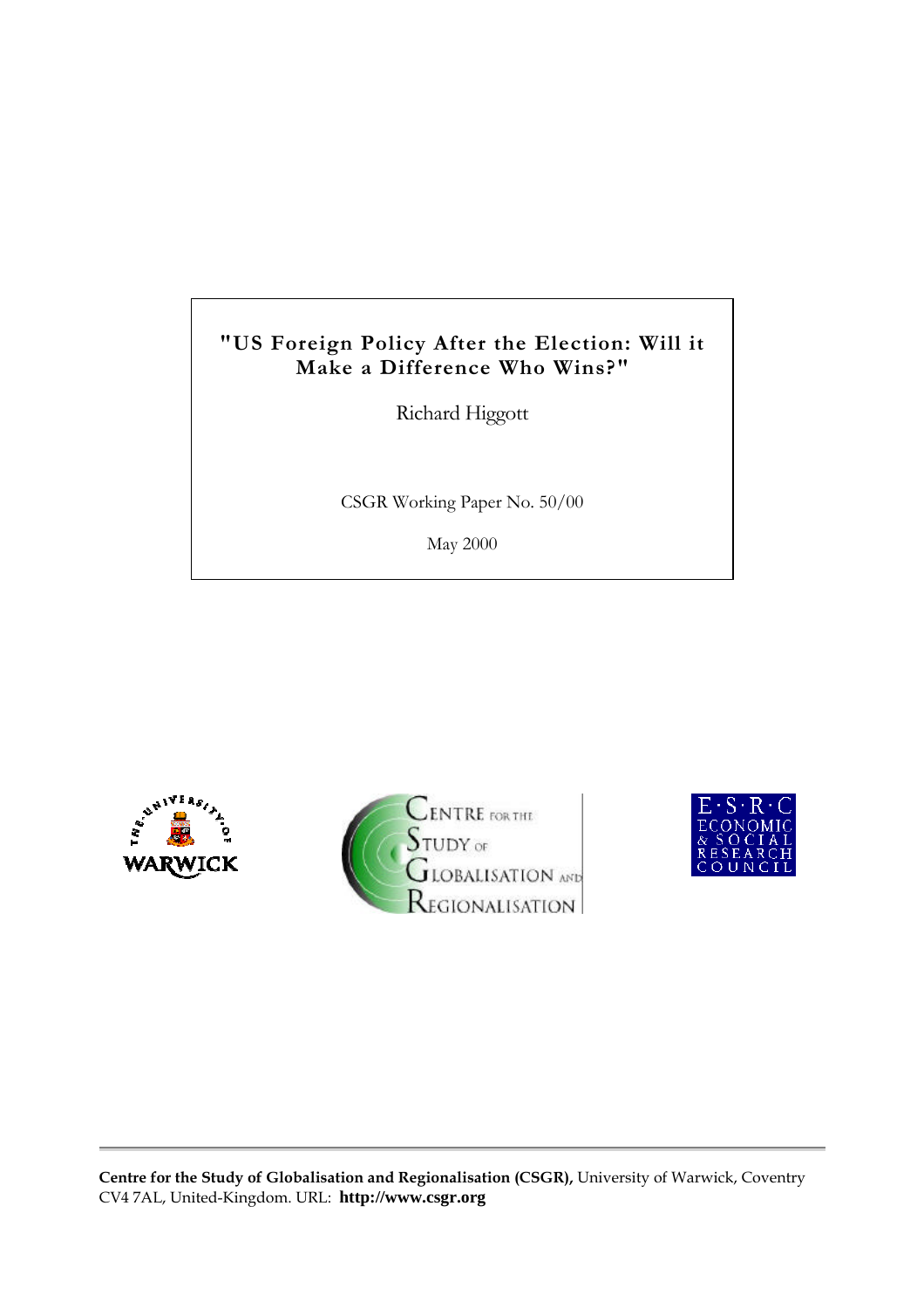## **US Foreign Policy After the Presidential Elections: Will it Make a Difference Who Wins?<sup>1</sup>**

Richard  $Higgott^2$ CSGR, University of Warwick. CSGR Working Paper No. 50/00 May 2000

## **Abstract:**

Since the end of the Cold War, the US's dominant place in the global economic and security orders has strengthened. But these orders face dramatic change. International economic institutions are re-grouping in the wake of recent currency crises and the Seattle meeting of the WTO. Kosovo, East Timor and Chechnya have demonstrated the increasingly difficult dilemma of how international security systems balance respect for a state's sovereignty with popular demands for humanitarian intervention by other powers.

Following his election in November, the new U.S. President will face foreign policy decisions which could result in fundamental changes, ranging from quasi-isolaitonism and aggressive unilateralism at one end of the spectrum, to the U.S. pursuing an engaged 'international citizen' and multilateralist role at the other. Which path will the new President follow?

Keywords: Elections, US Government, American Foreign Policy.

Address for correspondence:

Professor Richard Higgott CSGR, University of Warwick Coventry CV4 7AL, UK

Email: Richard.Higgott@warwick.ac.uk

 $\overline{a}$ <sup>1</sup> This paper was originally presented as Policy Brief No. 3, Warwick in Westminster, London, 27 April 2000.

<sup>&</sup>lt;sup>2</sup> Professor and Director, ESRC Centre for the Study of Globalisation and Regionalisation, University of Warwick and Editor, The Pacific Review. This is a first draft of this paper. Comments welcome to <Richard.Higgott@warwick.ac.uk>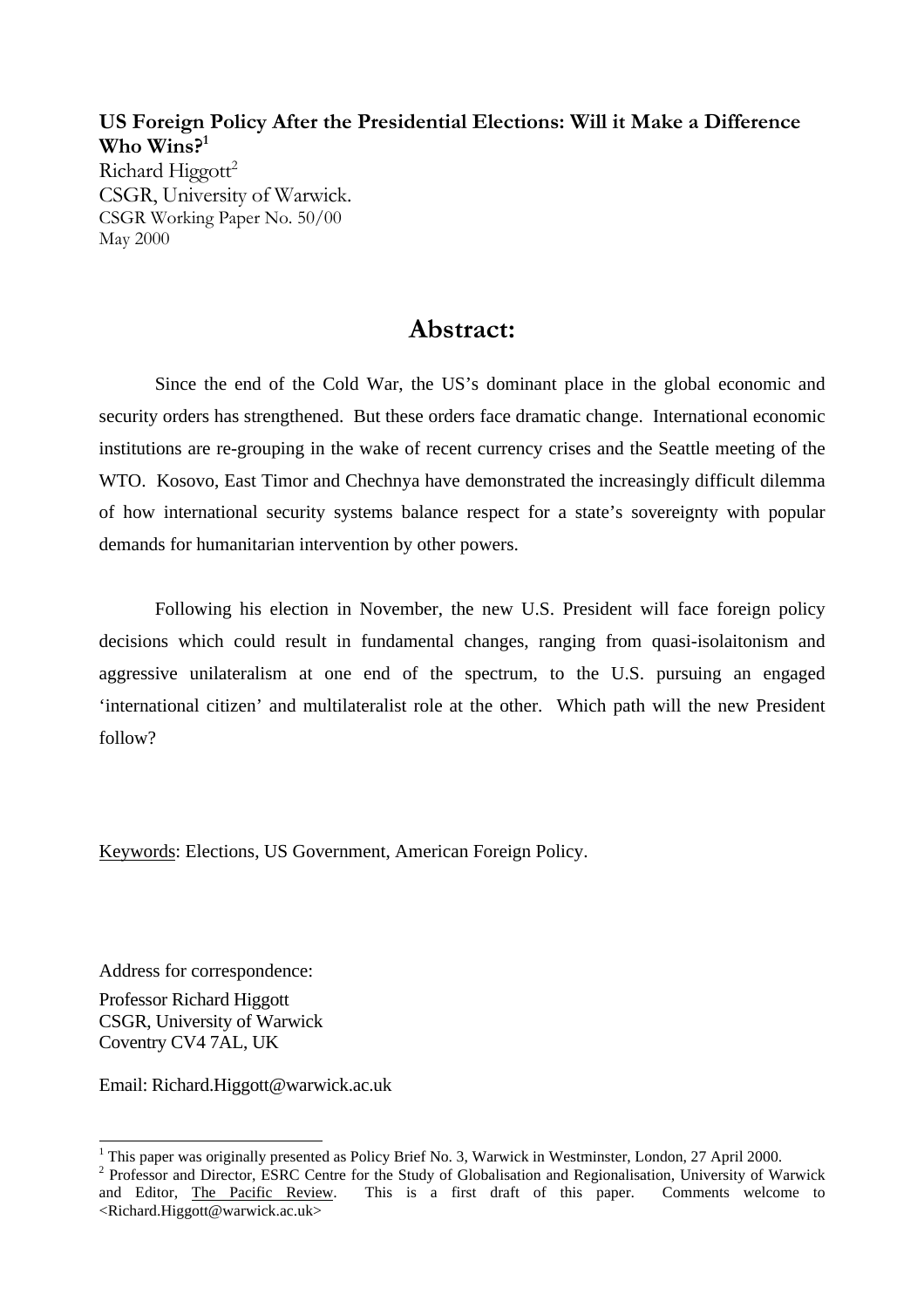#### **(1) Introduction**

Elections have still to be held. I intend to make no prediction about who is likely to win. I am happy to leave that question to electoral pundits. Rather I am going to attempt to say something about the current substance and trends in US foreign policy and then ask what directions these might take under a new George Bush Jr Republican administration on the one hand or a Democratic administration under Al Gore on the other. In similar vein I do not propose that this presentation represent a cook's tour (no pun intended) of the US position on a range issue-specific hot spots in world affairs. That can be left to the security specialists. Rather I want to look at the larger structural questions that will help determine the form and direction of US foreign policy in general, irrespective of the political stripe of the administration.

The biggest of these questions is clearly the context of a post Cold War system that has yet to emerge in any clear form other than to call it the 'age of globalisation'. I am going to say something about the dreaded G word--this thing called globalisation--in as much as it determines, and in turn is determined by, US foreign policy behaviour. Either presidential candidates will have to deal with this context on coming to office. They will inherit similar constraints and problems, in all probability adopt similar policy responses and, it should be said, with no guarantee of securing superior outcomes to the Clinton administrations of the last eight years.

The Clinton legacy tells us much about what to expect after November 2000, so I will look at this from both Republican and Democratic perspectives. The current spin that both sides are putting on this legacy is instructive for our deliberations today. Needless to say, the competing views of the Clinton legacy form the basis of current Republican and Democratic thinking for future foreign policy. However, flagging my overall conclusion at the outset of this presentation, notwithstanding some inevitable atmospheric and stylistic change of direction, we should expect overall continuity rather than dramatic change to characterise US foreign policy after the elections.

But there is some issue-specific product differentiation to be identified between Bush and Gore. Where the election outcome will make a difference to US foreign policy is in the responses of a new administration to several key policy issues in the international economic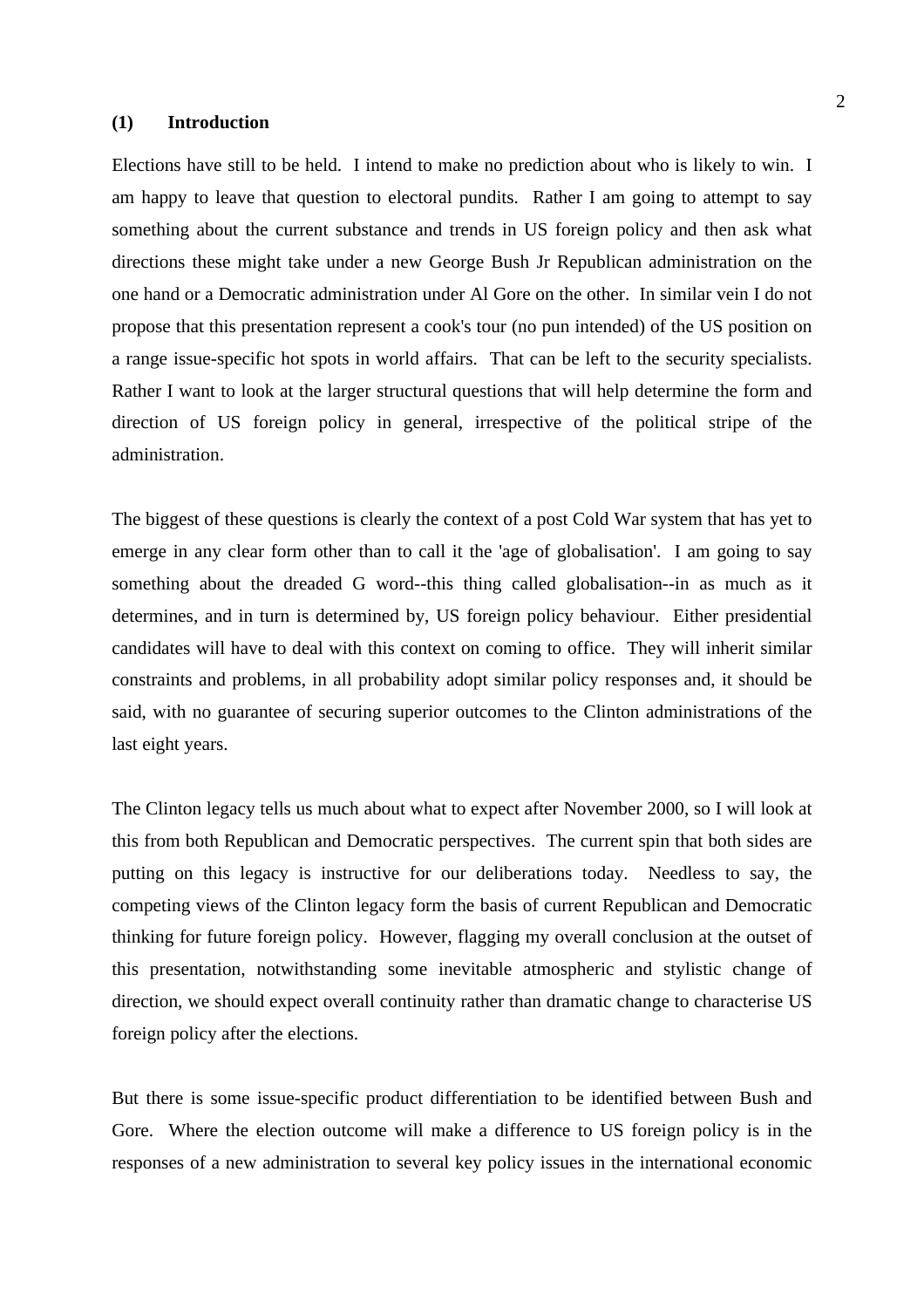and politico-security domains; especially in their respective attitudes towards the question of how we 'manage' or 'govern' globalisation at the international level. It is here that attitudes towards the international institutions, especially the IMF, World Bank, WTO and regional organisations such as the EU, NAFTA and APEC will become important. Similarly, some product differentiation towards several key politico-security relationships--notably those with Russia, China and Europe (NATO)--are likely to emerge under different administrations

## **(2) Globalisation is Different. And for the USA Too.**

 $\overline{a}$ 

The globalised era is different from any we have previously known. For sure, there are substantial similarities with previous eras of economic and technological change, especially the end of the nineteenth century.<sup>3</sup> But it is not simply more of the same, only this time more so.<sup>4</sup> We are only just beginning to appreciate the impact of the information and communications revolutions (the ICTR) on international relations in general and on diplomatic and foreign policy practice in particular. Globalisation, notwithstanding strong historical parallels and the cliched nature of many descriptions of the 'new economy', is different to earlier times. These changes cannot be discussed in detail here save to note that while in simple percentage terms, trade may not be much more liberalised and in legal terms finance not much more deregulated than prior to 1914, the volumes of activity, the number of actors involved, the speed at which transactions takes place, and the impact that they can have globally (often beyond the policy control of traditional state centred bureaucratic elites) are sufficiently qualitatively different from 100 years ago to allow us to think of them as representing revolutionary change.5

The key issue for my presentation today, however, is the role of the United States in the globalisation process and its impact on its foreign policy. Yet at the risk of one more

<sup>3</sup> See Kevin H. O'Rourke and J. J. Williamson and, Globalisation and History: The Evolution of the Nineteenth-Century Atlantic Economy, Cambridge MA: MIT Press, 1999; Robert O. Keohane and Joseph S. Nye, 'Globalization: What's New? What's Not?', Foreign Policy, Spring 2000, 104-19.

<sup>4</sup> Richard Higgott and Simon Reich, (1998) ''Globalisation and Sites of Conflict: Towards Definition and Taxonomy', Working Paper No. 1, University of Warwick, Economic and Social Research Council Centre for the Study of Globalisation and Regionalisation, available at www.csgr.org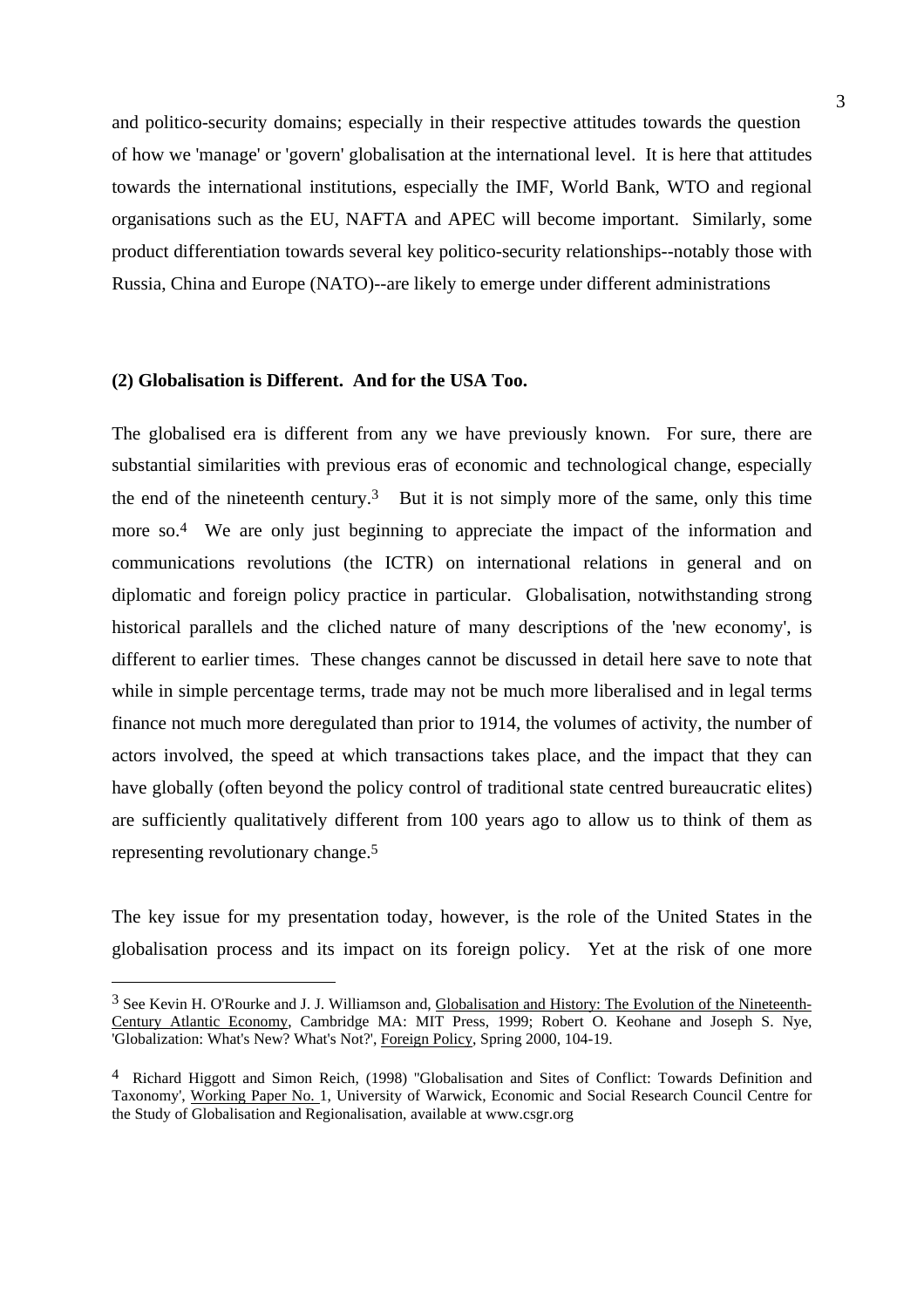historical analogy, the position of the United States is vastly different to 100 years ago too; or indeed even prior to the end of the Cold War just a little more than a decade ago when Paul Kennedy was making huge (indeed inordinate) mileage out of his simplistic historical comparisons between the collapse of previous empires on the one hand and the pending demise of the USA as a hegemonic power on the other.<sup>6</sup> In fact, rather than 'imperial overstretch'--Kennedy's term for describing the US condition--we have seen a consolidation of US preponderance. This does mean that we should accept the worst hubristic tendencies of Francis Fukayama's proclamation of 'the End of History'.7

Rather we should recognise the degree to which the collapse of the Soviet Empire and the end of the Cold War has seen the US come to occupy a position of what Stephen Walt calls 'unprecedented preponderance'.8 According to World Bank figures, the US with 4 percent of the world's population produces 27 percent of the world's economic output (22 percent when adjusted for PPP).9 With 4 times the US population Japan and China produce less than half that amount. The US also leads the way in scientific and technological research and has a defence budget equal to 'the next six countries combined'.10 The US has been strengthened not only by its position as the prototype 'new economy' in the era of the ICTR, but also by the under-performance of the other parts of the world; notably Japan, post 1997 crisis Asia and, albeit to a lesser extent, Europe. These factors given the US a substantial lead over all other competitors.

In addition to its brut economic and military power, US hegemony is also under written by what Joseph Nye calls its 'soft power'.<sup>11</sup> In his now well understood argument, hard power is exercised through economic and military statecraft; soft powers arise from the ability to

10 Walt, p. 64.

<sup>5</sup> See David Held et al, Global Transformations, Cambridge, Polity Press, 1999. Richard Higgott and A J Payne, 'Towards a New Political Economy of Globalisation? in Richard Higgott and Anthony Payne (eds) The New Political Economy of Globalisation, Volume I, Aldershot, Edward Elgar, 2000.

<sup>6</sup> Paul Kennedy, The Rise and Decline of the Great Powers, New York: Random House, 1990.

<sup>7</sup> Frances Fukayama, The End of History and the Last Man, New York: Basic Books, 1992.

<sup>8</sup> Stephen M. Walt, 'Two Cheers for Clinton's Foreign Policy', Foreign Affairs, 79 (2) 2000: p. 64.

<sup>9</sup> The Financial Times, 23, December, 1999, p. 16.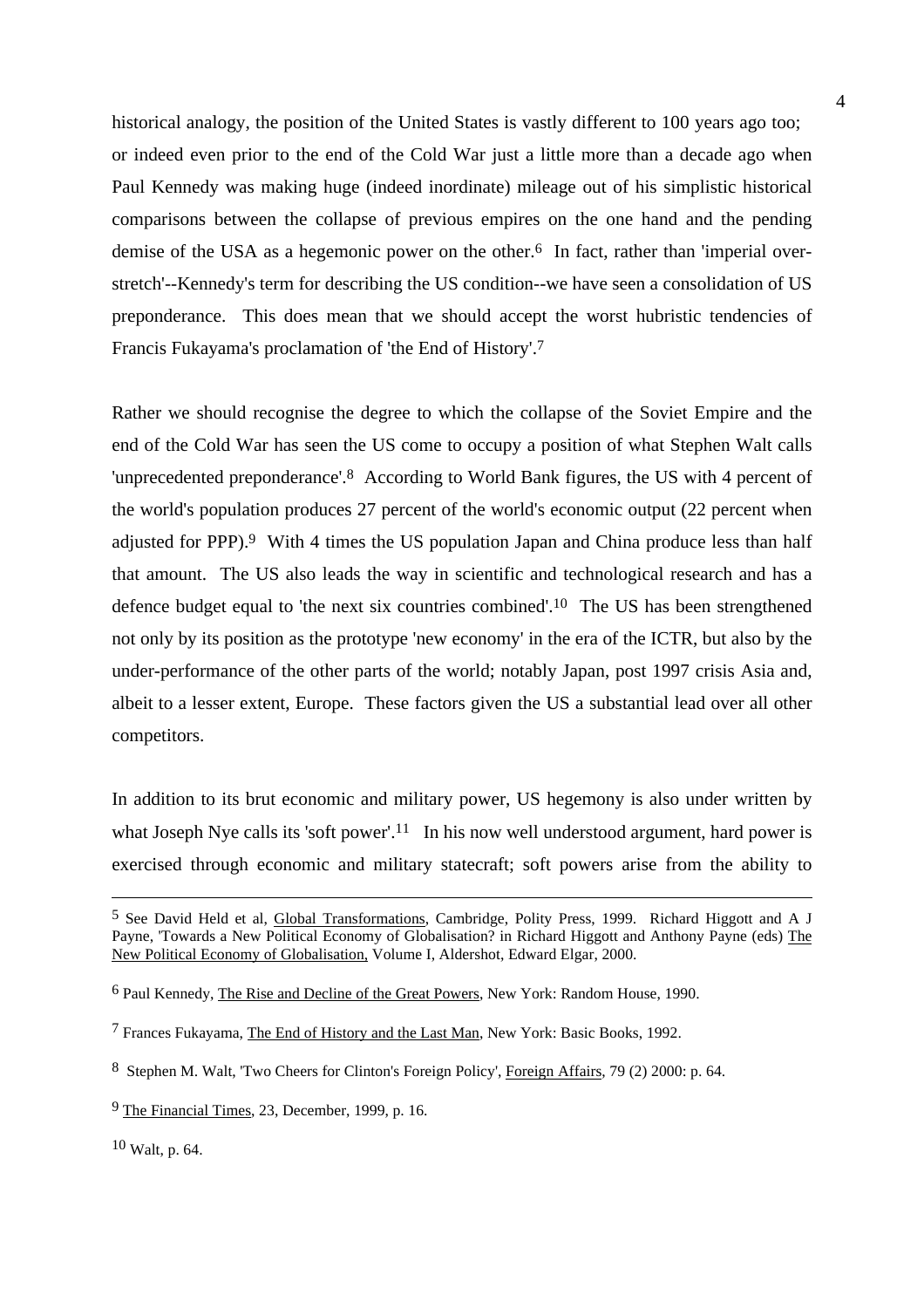attract rather than to coerce. Nye, and many others of both a Republican and Democratic persuasion, hold American values to be the principal instrument of soft power. Under conditions of economic globalisation the values that represent the essence of this soft power are thought to be the growing global impact of the neo-liberal understanding of trade liberalisation, financial deregulation and corporate governance, combined with a Lockean individualist understanding of democracy. In tangible form examples of the instruments of soft power, are to be found in the socialisation processes undergone by more than half a million foreign students that come to the US each year (most of whom go home impressed) and the cultural influences of Hollywood and Macworld.

The implications of this unrivalled strategic position are of the utmost significance for an understanding of what US foreign policy might look like over the next few years. Notwithstanding what they might have done with it, the makers of recent US foreign policy have had a freedom of economic and politico-strategic action unthinkable during the era of Cold War discipline. Indeed, it is argued by some realists we would soon come to miss the Cold War12 and that its very absence has led to an increasing lack of discipline in US foreign policy in the closing decade of the twentieth century as those ties that held it closely to its allies have gradually loosened.

Of course, such freedoms are not without their disadvantages. The US cannot wield power in an unrestrained manner for fear of alienating other major actors in the system. Indeed, negative responses to US policy over the closing years of the twentieth century can be seen not only with Russian and Asian opinion<sup>13</sup>, but also amongst traditional post world war two allies such as France and Germany, who consider that on a number of occasions US preponderance under conditions of globalisation has led to non-cooperative behaviour on the part of the Clinton administration that has damaged the post Cold War consensus. They argue that the unilateral US power, especially in the economic domain, is not conducive to the enhancement of global cooperation at this point in time. French President, Jacques

<sup>11</sup> Joseph S Nye, Bound to Lead, New York: Basic Books, 1990.

<sup>12</sup> John Mearsheimer, 'Back to the Future: Instability in Europe after the Cold war, International Security, 15 (1) 1991.

<sup>13</sup> See Richard Higgott, The Asian Financial Crisis: A Study in the International Politics of Resentment, New Political Economy,  $3(3)$  1998.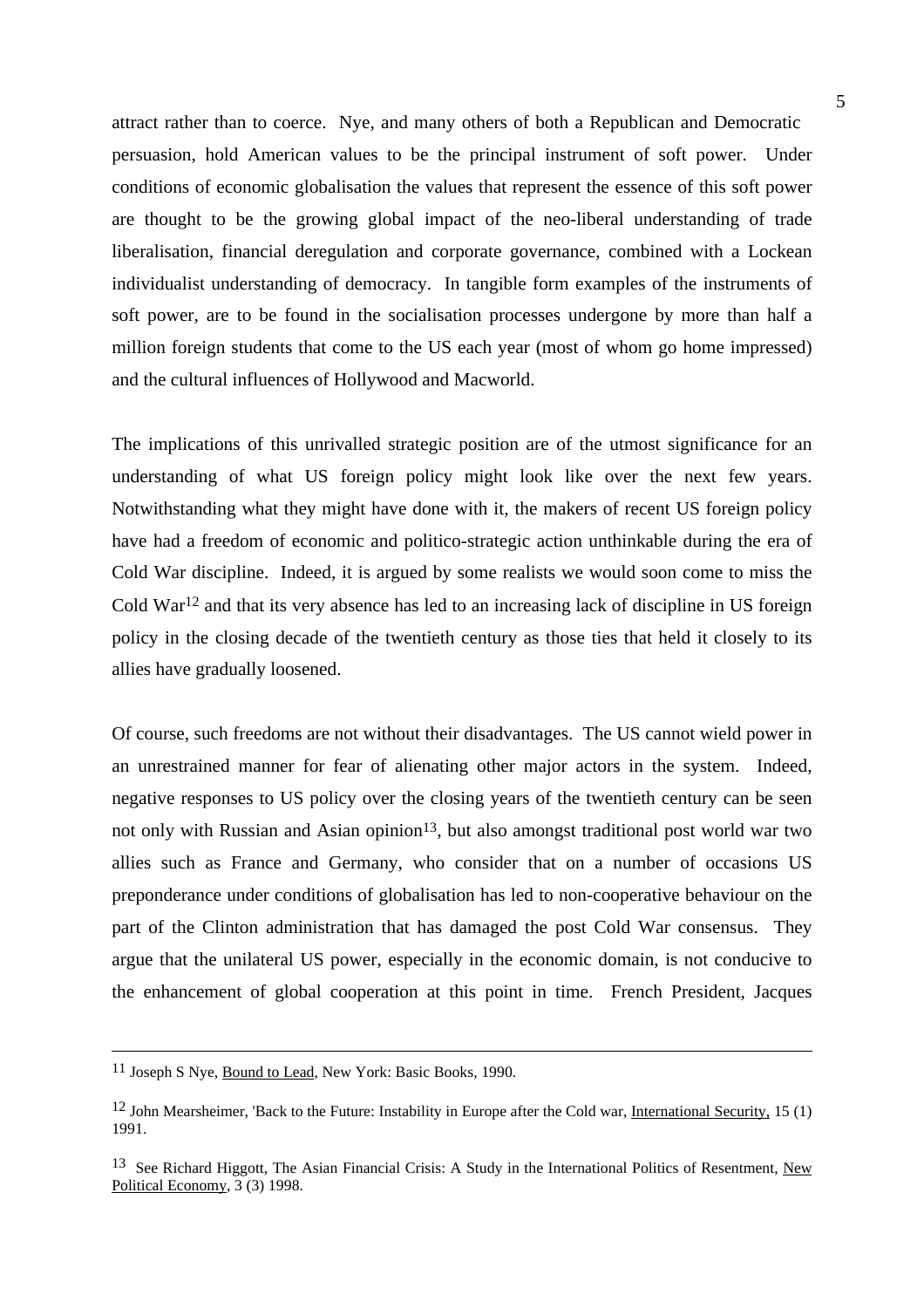Chirac, commenting on the growth of US 'hyperpower', has been critical of what he sees as the increasing recourse to isolationism and unilateralism on the part of the US.

This lack of cooperation and indeed leadership of the global economic and security orders is, realists and liberals alike would argue, not surprising. There is little that the US currently wants from the international system that it cannot get from unilateral action. In security terms, the US does not face those kinds of geopolitical challenges that were ever present throughout the twentieth century. Such 'enemies, if we can use that term, that the US currently has--Iraq, North Korea, Yugoslavia--while vexatious, are hardly capable of mounting a serious threat to US security. In the economic domain, the international institutions do not provide the sort of compliance with US opinion that it feels they should. As a consequence, the international institutions rank low in a US order of priority. Their reform, deemed so important in other parts of the world, is secondary to US interest and *diffuse reciprocity* as the guiding norm of US international economic diplomacy for much of the post world war two era has given way to a greater preference for *specific reciprocity* during the Clinton period.

This position is reflected in a further factor arising from US 'preponderance. Throughout the 1990s foreign policy matters have fallen even lower down the list of interests of US public opinion than has even normally been the case. George Bush Jr's famous inability to name three Heads of State is unlikely to prove an electoral handicap when, even amongst those members of the wider US community that actually have views on foreign policy questions, support for an activist foreign policy has declined.<sup>14</sup> This view is reinforced by the diminished concerns about issues such as defence spending, foreign aid; the salience of international institutions such as they UN and World Bank; and support for traditional allies such as NATO, Taiwan and South Korea. This too should come as no surprise given that Clinton ran on his now (in)famous domestically driven--'Its the economy stupid'--ticket at the last election. The next two sections consider the competing views of the Clinton legacy. The principle interest in international matters amongst the wider US public is primarily its concern over the impact of globalisation on their own welfare and job security.15

<sup>14</sup> For a details of a recent poll on the foreign policy interests of the US population see Walt, p. 65.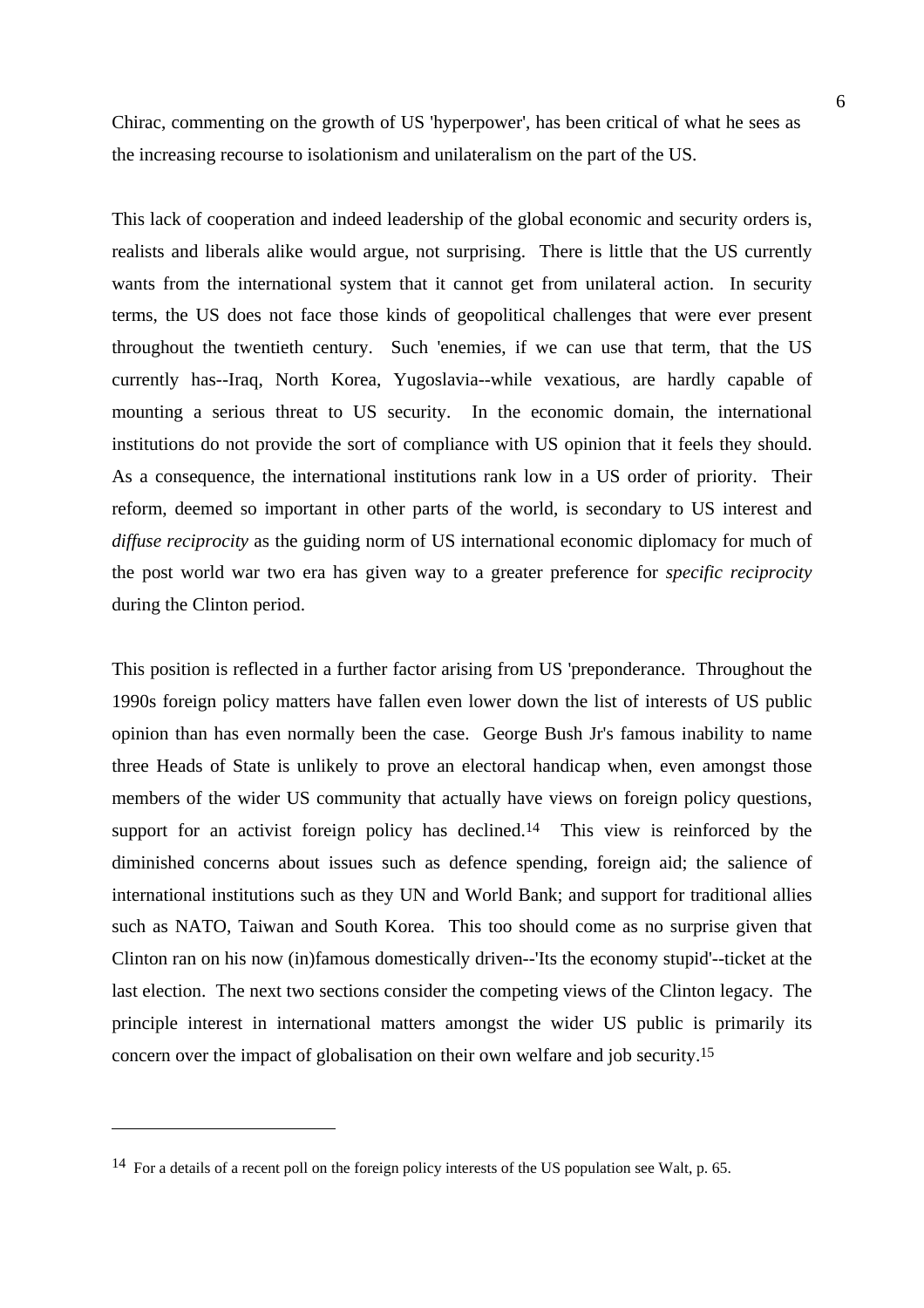## **(3) The Clinton Legacy: The Republican View**

From a Republican perspective the general charge levelled against the two Clinton administrations is that they have squandered the political benefits of 'winning' the Cold War. They have been uncertain how to use America's unprecedented economic and military superiority. As a former Under Secretary of State to Bush and Reagan argues, the Clinton administration has been found to be'...hesitating, then over committing and regularly failing to match means with ends.'16 While globalisation (especially the deregulation of trade, the liberalisation of financial markets and the privatisation of state assets) the world over has increasingly reflected a US neo-liberal agenda for how the world economic order should evolve, this has not also been reflected by a similar US ability to define a 'new internationalism' in the global politico-security order.

Clinton, they say, has lacked a commitment and adherence to his own stated priorities. For example, rhetorical commitment to international trade reform under written by principles of free trade have not been matched in practice. There are a range of trade specific issues-areas identified by the Republicans where this has been the case: as in the demand for managed trade relations with Japan. and in the failed attempt to launch a new round of multilateral trade negotiations (MTN) at Seattle in November 1999. While there are several ways to explain the fiasco that was Seattle--paralysis in the WTO following the difficulties of appointing a successor to Renato Ruggiero and the less than stunning diplomatic skill of his successor, Mike Moore; the increasingly effective opposition of the NGOS to a new MTN; the opposition of many developing country delegations to what they saw as their marginalisation from the decision making in the WTO talks process themselves--but, the major explanation offered by the Republicans was Clinton's unwillingness to alienate a range of domestic protectionist constituencies, especially the unions, within the USA. Leave aside here the question of whether the Republicans would have done it better or differently, the charge that Clinton played politics with the WTO trade agenda has substance. Moreover, it is consistent with his behaviour on other policy issues.

<sup>15</sup> Aaron Bernstein, 'Backlash: Behind the Anxiety over Globalization', Business Week, 24 April, 2000; see also Gary Burtless, Robert Z. Lawrence, Robert E. Litan, Robert J. Shapiro, Globaphobia: Confronting Fears About Open Trade: Washington: Brookings, 1998

<sup>16</sup> see Robert Zoellick, 'A Republican Foreign Policy', Foreign Affairs, 79 (1) 2000, pps 63-78.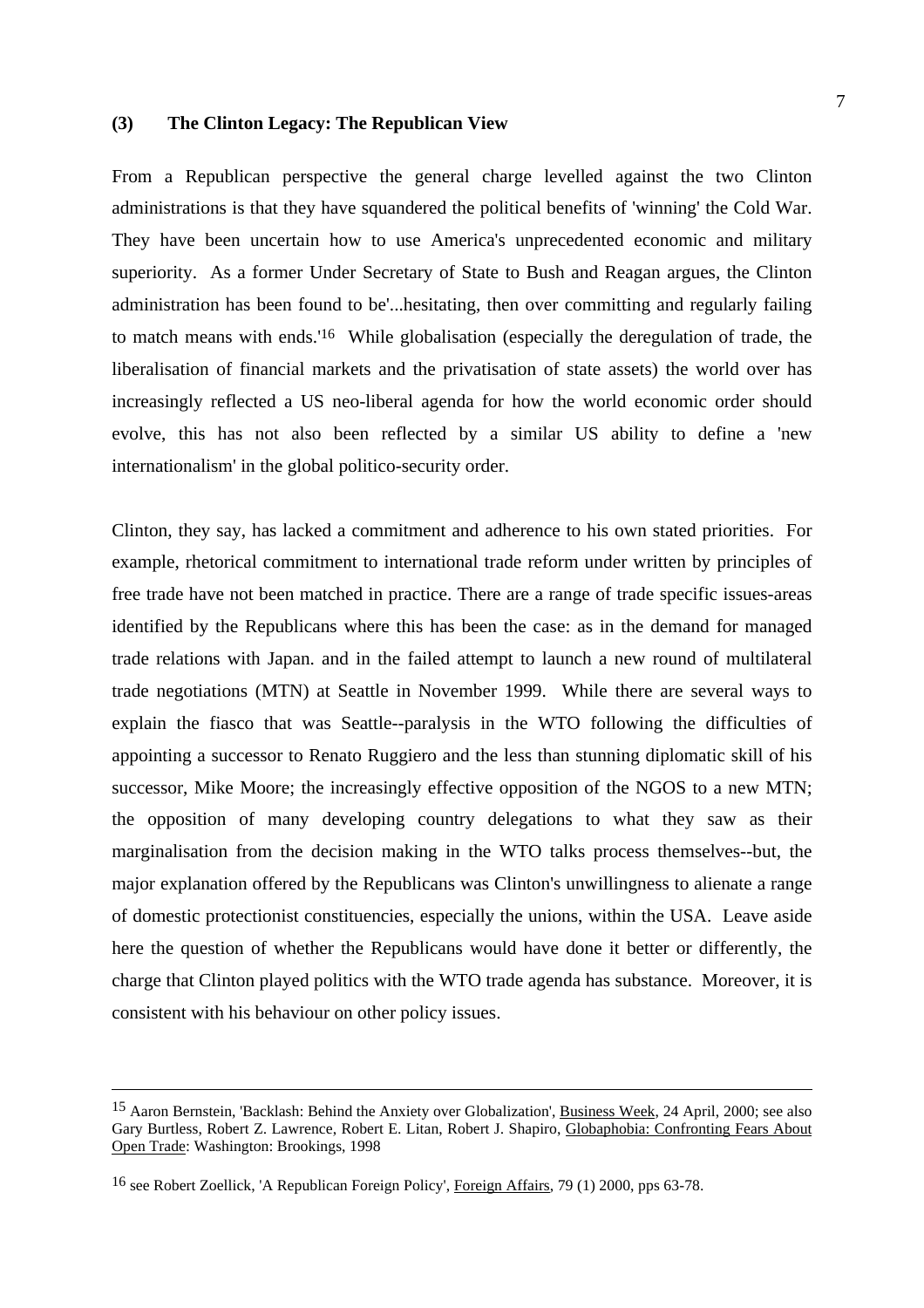Second, deeds have not matched words for Republicans in the security domain either. In situations such as Kosovo, the Clinton Administration, they argue, despite overwhelming military superiority has been too tardy in using the big stick, as opposed to simply waving it, with rogue states such as Yugoslavia and Iraq. As such they have failed to provide political and security leadership to US allies and coalition partners in a manner dissimilar to George Bush Senior's success in the Gulf War.17 So much for Clinton's promise of 'Assertive Multilateralism' they argue.

Republican's also identify a gap in the relationship between Clinton's strategy thinking and his operational response to relationships with other great powers. Specifically, he has been too quick to accommodate China. The on-again, off-again, now on-again attitude towards Chinese membership of the WTO has led not only to confusion and resentment, but has undermined efforts to instil an urgency in China to undertake structural economic reform--for which read 'opening its economy to the US'. Similarly, he has been too willing to ignore corruption and cronyism in Russia, the impact of which has been to undermine the intellectual strength and popular political support within Russia for the 'free market model'. As a consequence, democratic reform has been hindered rather than helped.

Finally--ignoring the fact that it was largely ever thus in the USA, and with no seeming sense of their own political interests--Republicans argue that Clinton's foreign policy has been driven by naked domestic political calculation. The outcome, only to be expected say Republicans, has been a damage to US international credibility and a growing resentment amongst its partners towards US foreign policy positions. Thus, by way of important rationalisation, they have been entitled to use their Congressional majority to suspend bipartisan support for foreign policy and await the arrival of a Republican president.

#### **(4) The Clinton Legacy: The Democrat View**

 $\overline{a}$ 

Needless to say, the Gore Campaign is anxious to demonstrate blue water between its agenda and that of the current president. Gore wants to be seen as his own man; Republican attempts

 $17$  Zoellick, p. 66. This is, of course, a selective reading of US policy in the Gulf War. See Andrew Cooper, Richard Higgott and Kim Nossal, 'Bound to Follow? Leadership and Followership in the Gulf Conflict' Political Science Quarterly. 106 (3) 1991: 391-410.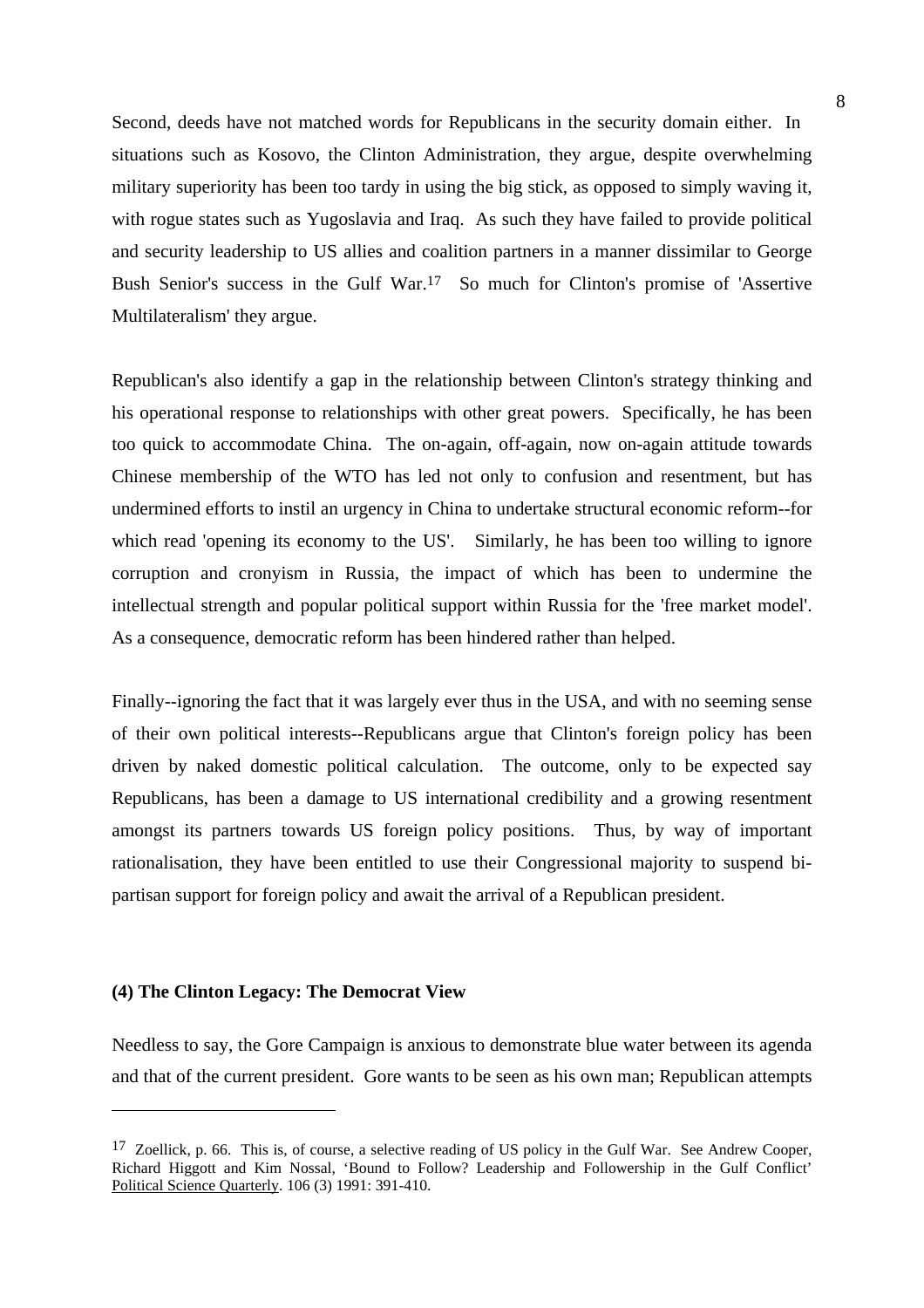to depict the 1990s as the 'Clinton-Gore era' are not working. However, Gore's people do offer a defence of foreign policy under Clinton. In so doing, they set much greater store by the structural constraints that have conditioned Clinton foreign policy than do the Republicans who, not surprisingly, would want to attribute a much greater degree of agency (that is freedom for truly autonomous policy action) to the Clinton administration than is perhaps the case. The political calculation in this style of criticism is to be expected, but I think we can go analytically beyond this narrow judgement.

Republican critiques fail to appreciate, or at least are unwilling to acknowledge, how overall changes in international relations under conditions of globalisation and the end of the Cold War have indeed affected US foreign policy options in a number of ways. Firstly, and most notably, while the US has been a major spur to, and beneficiary of the economic liberalisation and financial deregulation that has characterised the global economy in the last quarter of the twentieth century, it too has been affected, if less significantly maybe, in ways similar to less powerful nations by the fundamental change in the relationship between *state power* and *market authority*. 18

Secondly, Republican critiques fail to take account of the degree to which they, themselves have constrained presidential foreign policy making capability in a range of areas--by Congressional budget cutting actions for international affairs or tying decisions on key foreign policy issues to domestic political considerations. While Clinton's handling of Congress has been inept on a number of important foreign policy occasions, he has had to live in his second term with a hostile majority 'nativist' Republican Congress--to which it is claimed two thirds of those elected in 1994 did not even possess passports<sup>19</sup>--and who not only saw no priority for foreign policy concerns but instead a clear short term political advantage to be gained by obstructionist behaviour.

Moreover, Democrats argue, that in his commitment to encourage democracy abroad and intervention against major abusers of human rights (no matter how ineffectively at times) Clinton has, in a traditionally bi-partisan way, aspired to advance a world order in keeping

<sup>18</sup> See Susan Strange, The Retreat of the State, Cambridge: Cambridge University Press, 1996.

<sup>19</sup> Walt, p. 65.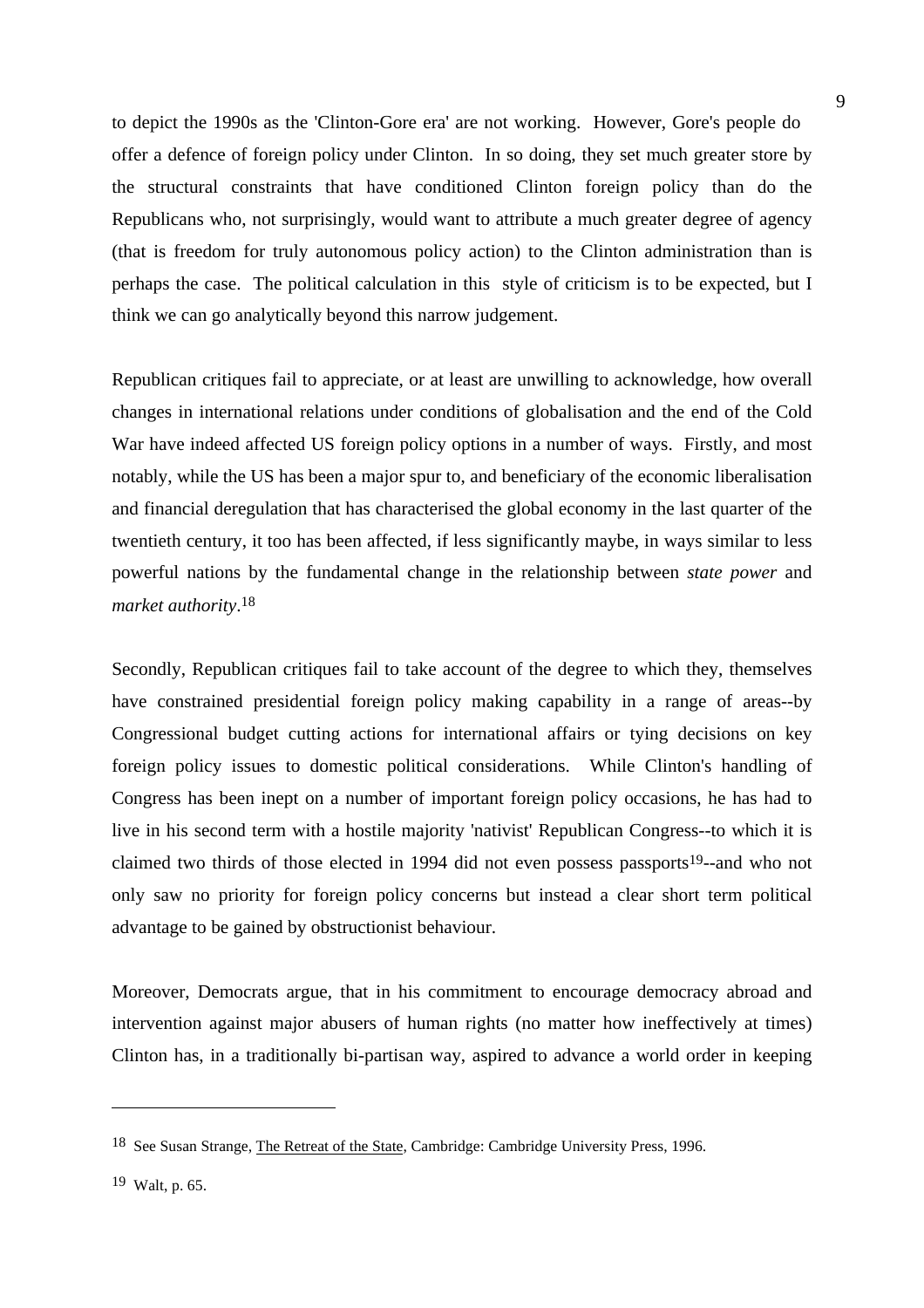with American values. Similarly, the Clinton administration has, again whether judged successful by a Republican opposition or not, maintained a forward military presence in Europe and Asia as a deliberate strategy to assist in the keeping of the peace. Notwithstanding the ethnocentric and rose-tinted nature of his reading of the Clinton legacy (a reading that would be challenged in most European capitals) Walt notes:

'In Europe, the Clinton administration has held NATO together despite growing centrifugal tendencies and intense policy disputes...masterfully orchestrated NATO's expansion into Poland, Hungary and the Czech Republic ... [and] ... guided NATO through its military interventions in Bosnia and Kosovo, despite numerous inter alliance disputes. ... These achievements are especially impressive considering how hard it is now to keep the alliance together.20

In somewhat less ethnocentric vein, Walt does concede that the loosening of US influence in Europe may be as much to do with a growing recognition amongst European policy elites that they need to take more control over their own regional security concerns than it is any disinterest or ineffectiveness on the part of US policy. Similarly, his reading of the relationship with China is one that sees the cooperation that has developed, slow as it may be, is in effect the best that could be expected under the circumstances, especially given the extreme sensitivity of the Chinese leadership to its status as a major regional and international power.

On the other hand, Walt's reading of the deteriorating relationship with Russia is not dissimilar to that of the Republicans. He does, however, see a range of mitigating circumstances; notably the failure of the Russian political community to deal seriously with their own problems. As he correctly notes, there is a limit to what can be done within the boundaries of another sovereign country.21 For all his faults, it is difficult not to see Yeltsin as better than any of the alternatives on offer at the time throughout the second half of the 1990s. Supporters of the Democratic foreign policy record under Clinton would also point to several other achievements that can be laid at Clinton's door; perhaps most notably the 1997 Chemical Weapons Convention.

<sup>20</sup> Walt, p. 67.

<sup>21</sup> Walt, pp. 68-70.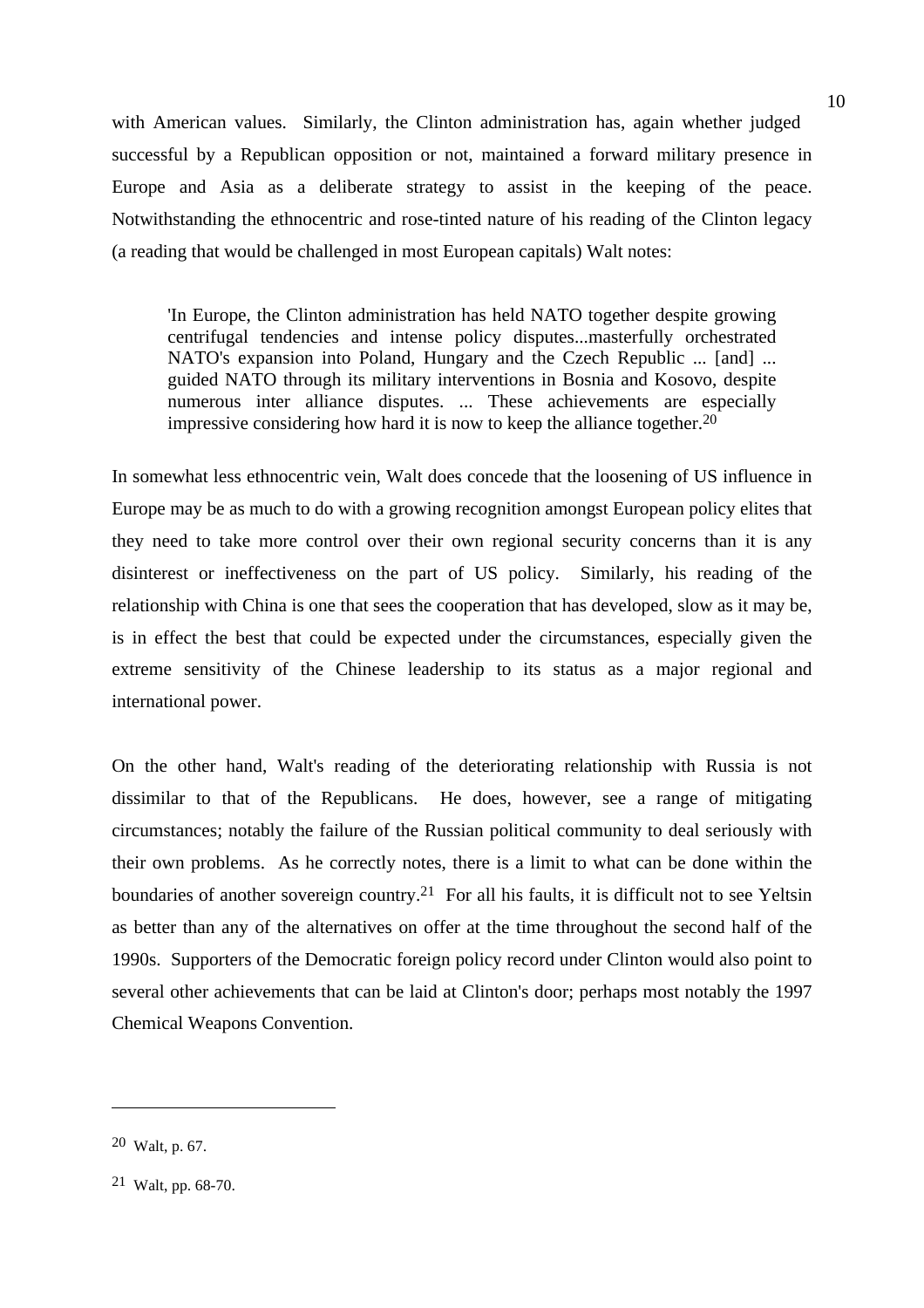## **(5) Weighing Republican and Democratic Judgements of the Clinton Legacy**

The previous two sections provide synopses of the competing judgements of the Clinton administration currently in play in the run up to the November presidential election. It is difficult to secure an objective analysis of the Clinton era from two such partisan perspectives. Sitting here in London and away from the political melee, however, we should be able to do better. Indeed, in preparing this presentation I have tried to identify the core that is common to both analytical perspectives on Clinton. It is to be found, to my mind at least, in the tragic disjuncture between the rhetoric and reality of his time in office. The initial ideological vision and aspirations at the beginning of his administration--especially in his recognition that traditional understandings of power politics were not appropriate to a new 'post Cold War era' and in his stated desire to establish an 'assertive multilateralism'--contrast sharply with the rapid dissent into more conventional *realpolitik*. As Walt notes:

'Under Clinton, the United States consolidated its Cold War victory by bringing three former Warsaw Pact members into its own alliance. It shored up East Asia and readied itself for a possible competition with a rising China while encouraging Beijing to accept a status quo that favoured the United States. It rejected the land mines treaty and opposed the creation of an international criminal court while moving steadily closer to NMD. It forced allies to bear a greater share of the burden in Europe and East Asia while insisting on leading both alliances. And, together with its NATO allies, it asserted the right to intervene in the sovereign territory of other states even without Security Council authorisation. *Clinton may cloak US policy in the rhetoric of "world order" and general global interests, but it defining essence remains the unilateral exercise of sovereign power'*22 (my emphasis)

In short, when thinking of what policy might look like under a new presidency, the presidency of William Jefferson Clinton will be a hard act in *realpolitik* for any Republican administration to outflank.

The other defining characteristic of Clinton's tenure in office has been the short term domestic political instrumentalism of his foreign policy. Notwithstanding that the Republicans have not made it easy for him, Clinton has invariably taken advantage of US preponderance to secure the short term domestic gain rather than underwrite a longer term international interest. Moreover, the urge to secure advantage in the domestic partisan

<sup>11</sup>

<sup>22</sup> Walt, p. 78.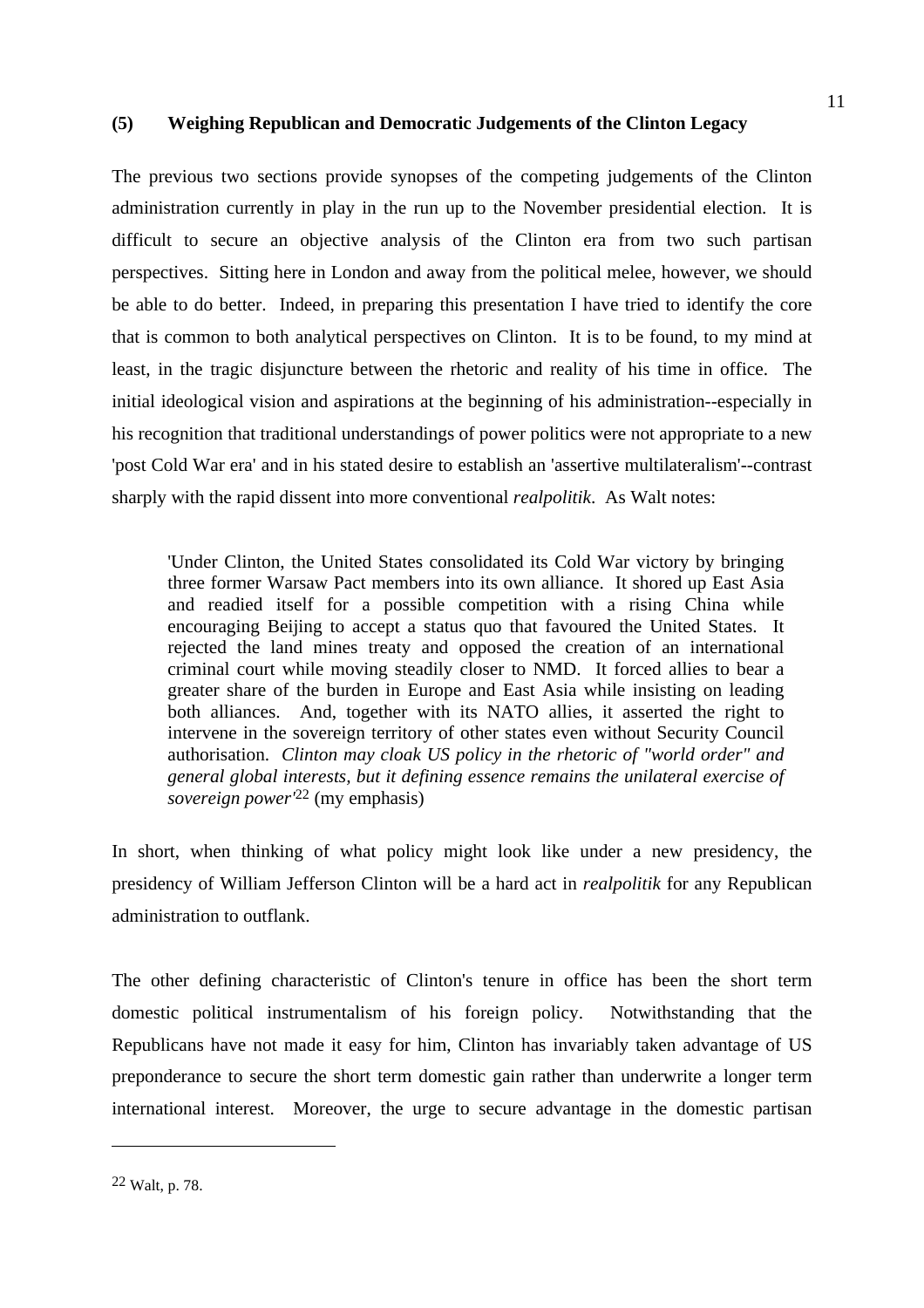political battle has not always proved successful; most notably in his loss of fast track trade negotiating authority (rare indeed for a president), the defeat by Congress of his proposal for a Comprehensive Test Ban treaty in 1999 and in his appeal to domestic opinion that scuppered the Seattle WTO Ministerials.

Indeed, it is in his attitude towards multilateral institutions, as even supporters such as Walt are prepared to concede, that Clinton demonstrates better than anywhere else the degree to which he departed idealism for *realpolitik*.. As the remainder of this paper attempts to demonstrate, it is a legacy that will have important longer term implications not only for US foreign policy but for actors other than the US in the reshaping of the governance structure of the economic and political orders after him.

## **(6) Entering the Global Age? US Foreign Policy After November 2000**

I have suggested that there is a mixed legacy from the Clinton era. Republicans have been critical of it, Democrats largely supportive. This should come as no surprise. But to the nonpartisan observer what is interesting in the last instance, I would argue, is that the difference between these two analyses is not as great as the competitive rhetoric suggests. At its bedrock, there is more *realpolitik* to the Clinton era than either Republicans or most Democrats would like to concede. Of course, realist international relations scholars and foreign policy analysts would expect this.

'Americans do not like to think of themselves as practising realpolitik, ... [but] ... they do like being number one. ... Clinton's strategy is hegemony on the cheap, because that is the only strategy the American people are likely to support. ... the Clinton administration has been well suited to an era when there is little to gain from foreign policy and much to lose.'23

So what judgements should we draw about the potential shape of US foreign policy after the November election from this comparative analysis of the Clinton legacy? Again, I try to let the words of the two parties, in the run up to the election, speak for themselves, but I first flag my own view.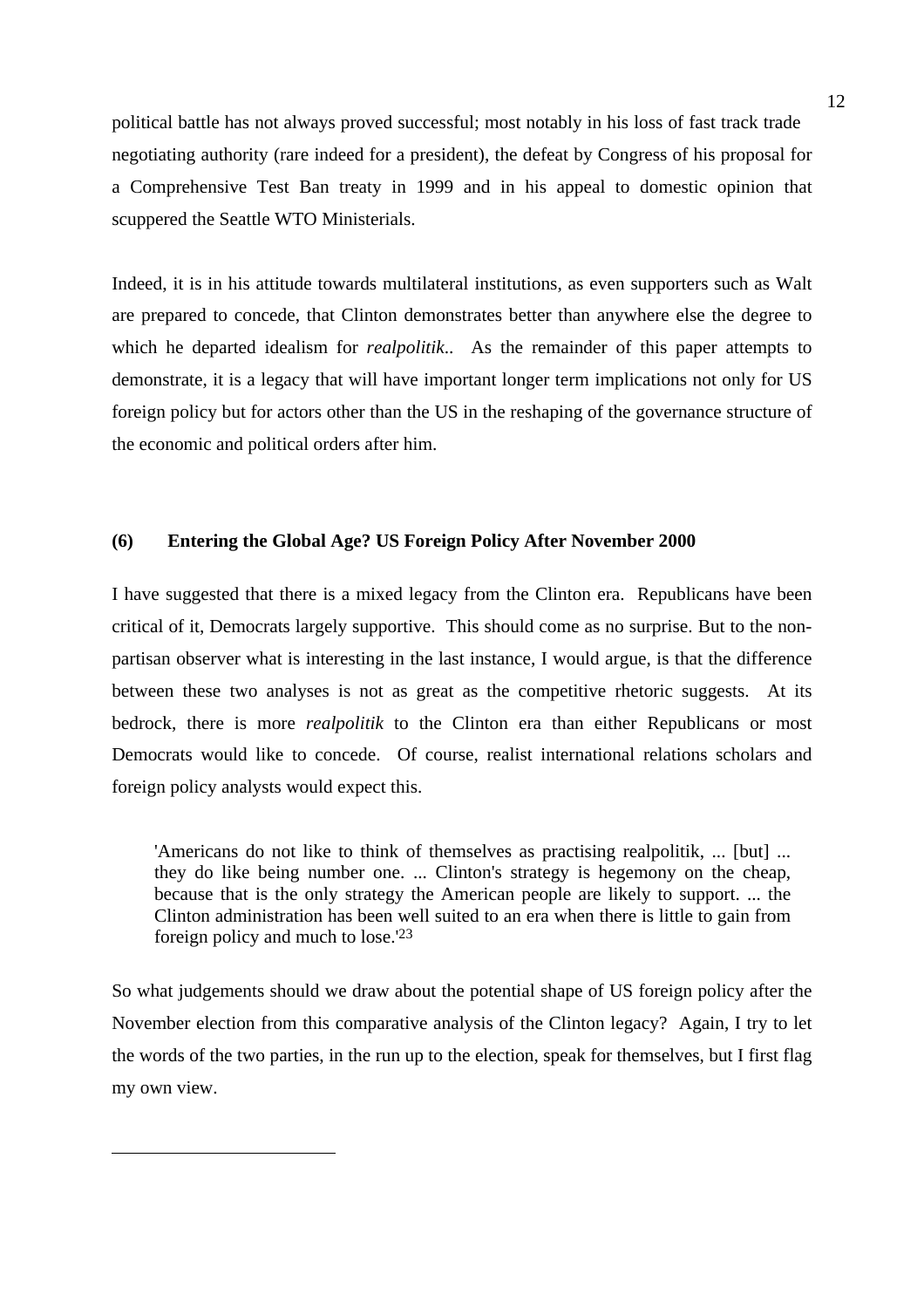Given the context of a continued US preponderance in the technological, economic and politico-security domains under conditions of globalisation, given the *realpolitik* essence to be found in the behaviour of the last administration, given the relative insignificance of international affairs for the US population in general and the limited domestic political gain to be had from it in particular--and, not withstanding current Republican assertions that they will be different--we should, broadly speaking, expect more of the same. I list below nine similarities that would be at the core of post November 2000 US foreign policy irrespective of which candidate triumphs.

(i) Both parties exhibit a liking for power and profess a strong commitment to a fairly common understanding of what constitutes America's national interest. To put it crudely, and notwithstanding the difficulties of identifying the concept of a US 'interest' after the collapse of Soviet power, both recognise that the USA has enemies (real or imagined) against which to guard.

(ii) Both parties espouse the rhetoric of international leadership and coalition and alliance building--if not 'assertive multilateralism'--in international relations. While Republicans and Democrats alike might like to complain about many of the international institutions, alliances and regimes that traverse the global landscape, if many of them did not exist, both recognise it would be necessary to invent them.

(iii) Both parties recognise the need to embrace the changes that are emerging as the result of revolutions in information and communications technologies. This is the key change coinciding with the end of the Cold War. Both parties recognise that the US to-date has been the principal beneficiary of the information revolution. These revolutions give rise to further emerging similarities at points (iv) through (vi) below.

(iv) Both parties recognise the growing importance of non-state actors in world affairs (in both the corporate and the social domains.) The need to include MNCs and especially NGOs in foreign policy decision making processes, as they take advantage of the new modes of communication to make their voices heard, is a major change in contemporary diplomacy.

(v) Both parties recognise that finance and commerce (in that order nowadays) will structure the security agenda in a way that distinguishes the era of globalisation sharply from the era of the Cold War. That is, both parties recognise the shift in the relationship between *state authority* and *market power* under conditions of globalisation and a lesser role for governmental and intergovernmental institutions vis a vis markets.

<sup>23</sup> Walt, p. 79.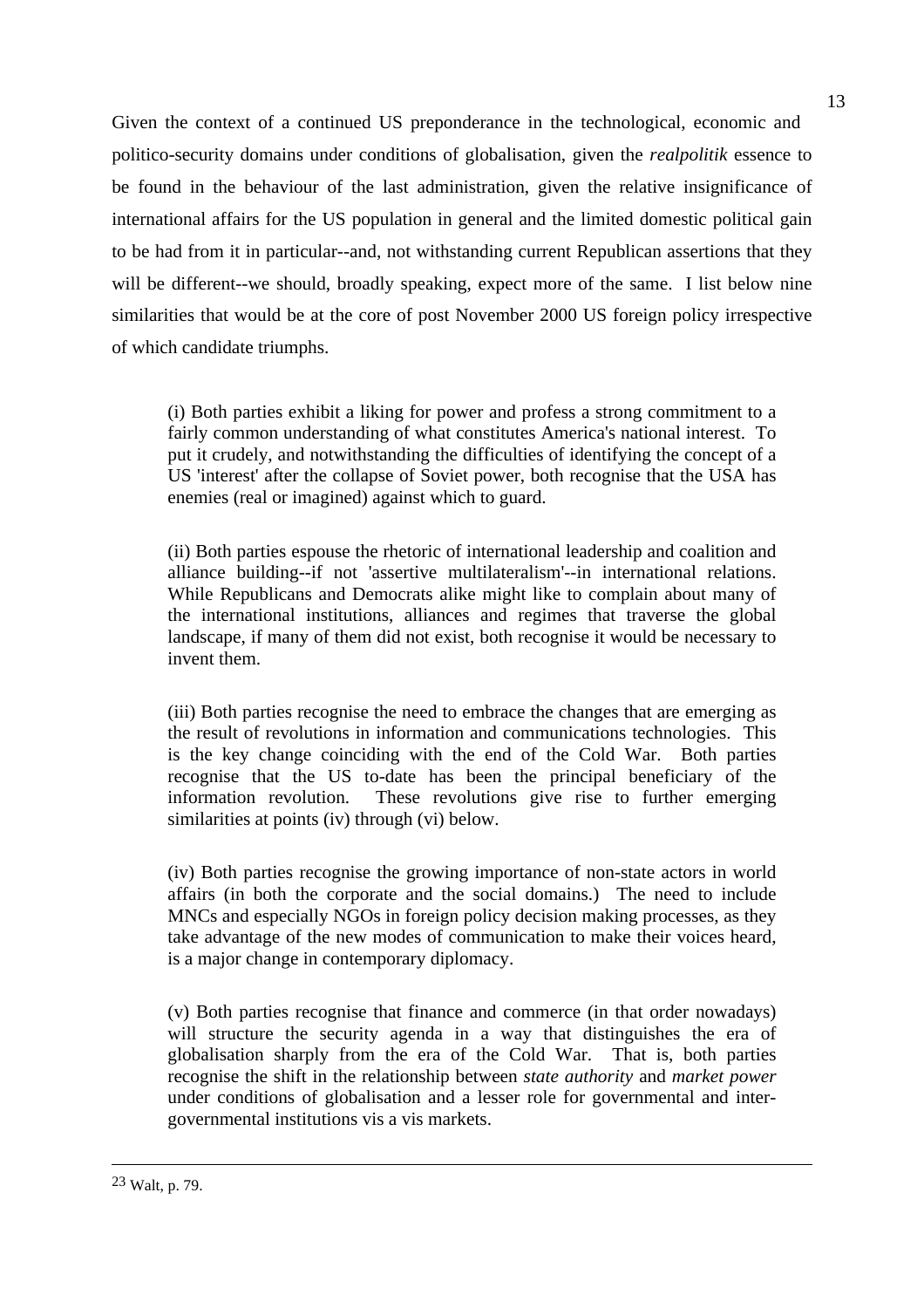(vi) In sociological jargon, both parties are adapting to the evolution of *networks of structured power and interest* at the level of a global (as opposed to national) civil society that has been an outgrowth of the communication revolutions. Yet again, in similar fashion to the dilemmas posed by the growth of NGOs--apart from recognising the emergence of these networks--policy makers in both parties are unsure exactly how to respond meaningfully to them.

(vii) Both parties recognise that what Nye calls soft power--the power of American ideas--in the information age can now be as important an instrument of US hegemony as hard power of the more traditional kind.

(viii) Notwithstanding the ascendancy of neo-liberalism over the last twenty years, both recognise that alternative understandings of capitalism and economic management--be they a continental European 'social democratic' version or an Asian 'developmental statist' version--still have powerful intellectual support and empirical applications.24 As a consequence both Republicans and Democrats see the US private sector as a powerful weapon in this remaining ideas battle; a battle that both parties assume, as an act of faith, the US will eventually win.

(ix) Both recognise the growing disjunction between the state as the repository of sovereignty and rule making and the deterritorialisation and increasing importance of non traditional threats to security--such as international terrorism, environmental degradation and organised crime (especially in the domains of drug trafficking and money laundering). But both are less quick to recognise the degree to which the US is as much a cause as a victim of some of these transterritorial problems.

How do these broad understandings translate into concrete policy applications and, more to the point today, into potential differences between the putative foreign policies of the two Presidential contenders?

Notwithstanding the general areas of agreement, differences are to be found in the way that Republicans and Democrats define national interest and the manner in which they would wish to reconstruct the existing international system to take account of the effects of globalisation. Two recent sets articles in *Foreign Affairs* by senior advisers to the respective candidates capture the essence of this difference nicely. The following analysis draws on them to tease out some differences of view and policy. Condoleeza Rice, strongly tipped as Secretary of State if Bush wins, flagged the nature of a Republican understanding of national interest in the following way:

 $\overline{a}$ 

14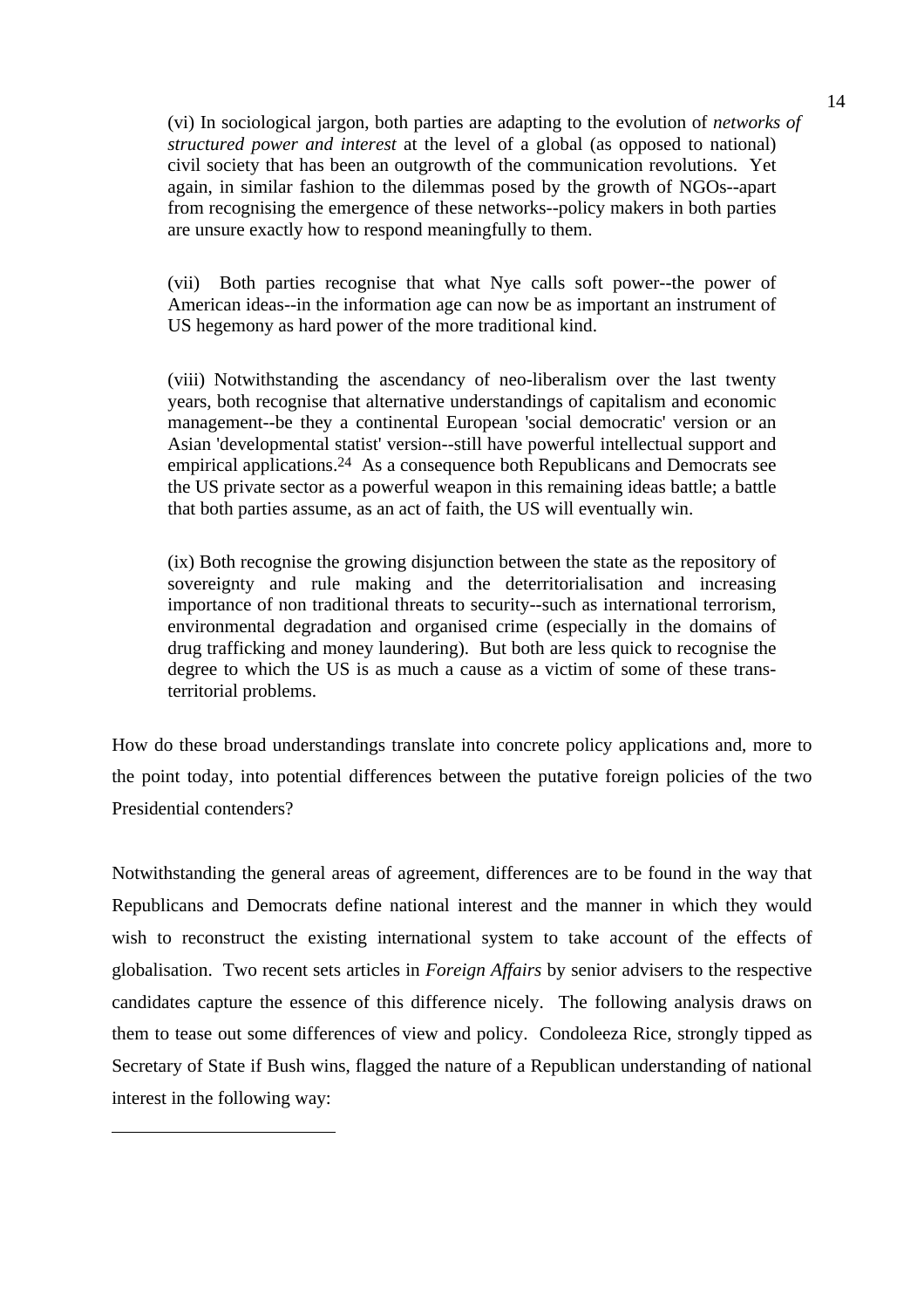'[to] ... ensure that America's military can deter war, project power, and fight in defence of its interests if deterrence fails; to promote economic growth and political openness by extending free trade and a stable international monetary system to all committed to those principles, including in the western hemisphere; to renew strong and intimate relationships with allies who share American values and can thus share the burden of promoting peace, prosperity and freedom; to focus US energies on comprehensive relationships with big powers, particularly Russia and China, that can and will mold the character of the international political system; and to deal decisively with the threat of rogue regimes and hostile powers, which is increasingly taking the forms of the potential for terrorism and Weapons of Mass Destruction (WMD)'.25

The language of her understanding of interest in the *Foreign Affairs* piece very much reflects a traditional, security first, agenda. By contrast three senior advisers to Al Gore (W. Bowman Cutter, Joan Spero and Laura D'Andrea Tyson) placed much greater emphasis on the need to respond to the structural impact of what we might call the new political economy of globalisation. Notwithstanding that they accept that economic interest should be subordinate to security interests, the challenges the see facing a new American president contrast with those of Rice. These are:

'... first, to grasp the fundamental changes in the global economy; and second to respond by fostering the conditions and institutions required for a world in which the United States can remain secure and prosperous. The central task ... is to help develop a new system of global economic relations--a task made essential, rather than simply desirable, by the enormous and irreversible changes now sweeping the world.26

For the purposes of my argument, the important difference is less the subject matter than the tenor of the language of these two templates for foreign policy after November 2000. Democrats, as evinced by Bowman et al, are by temperament more committed to cooperative and institutional problem solving at the international level than Republicans. This is to be seen best in two areas of foreign policy: (i) the differences over how to manage the international economic order under conditions of globalisation and (ii) relations with the

<sup>24</sup> See Richard Higgott and Nicola Phillips, 'After Triumphalism: The Limits of Liberalism in Asia and Latin America', Review of International Studies, 25 (2) 2000.

<sup>25</sup> Condoleeza Rice, 'Promoting the National Interest' Foreign Affairs, 79 (1) 2000, 46-7

<sup>26</sup> W. Bowman Cutter, Joan E. Spero and Laura D'Andrea Tyson, 'New World, New Deal: A Democrat Approach to globalization', Foreign Affairs, 79 (2) 2000, P. 81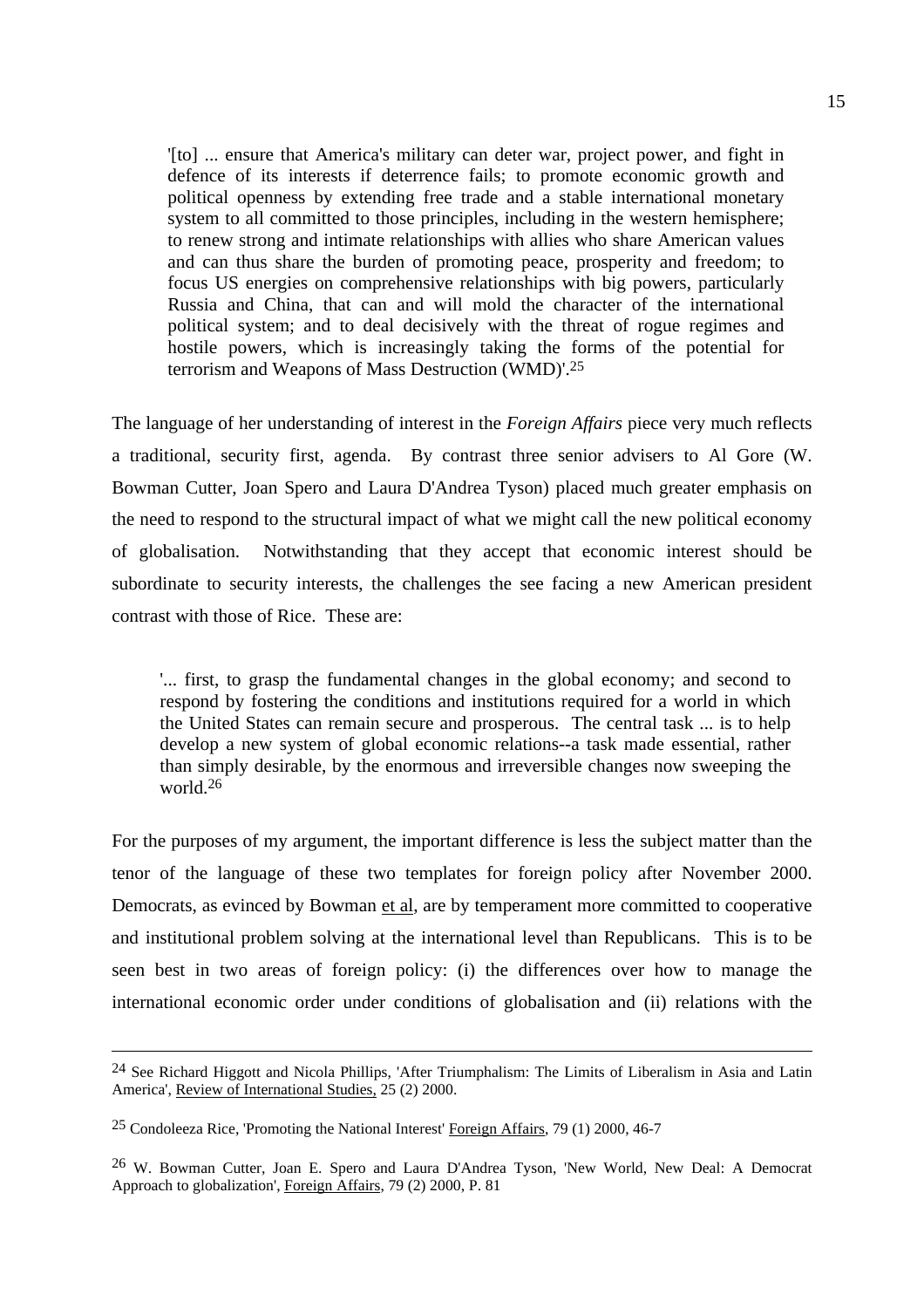other major global actors--in no particular order, China, Japan, Russia and the European Union.

## *(i) Governing Economic Globalisation*

 The Gore team, in principle at least, call for the strengthening of institutions like the IMF, World Bank and the WTO as a way to deal with global economic problems. It might not be 'assertive multilateralism', but multilateralism it is. By contrast, Republicans, as forcefully stated by Rice, are much more committed to the rhetoric of national interest and much less interested in what she calls the consolidation of the 'illusory norms' of international behaviour.27 While she asserts that a Republican foreign policy will be 'internationalist', she does not define what that is, except to say that it will be grounded in 'the national interest' not the interests of 'an illusory international community.'28

To be fair, this is not a call for isolationism *per se* rather than a question of how to relate to the rest of the world. In language reminiscent of Ronald Reagan prior to the end of the Cold War, Bush Jr and his team are calling for engagement with the world but with a narrower sense of national interest and in a much more unilateral manner than the Gore team. But this seemingly semantic difference does cast alternative policy shadows over the reform of the international economic architecture. To-date, Al Gore appears to say the right things on the global governance agenda (for non Americans at least). Republicans have much less to say.

If Gore, and his team, are to be taken at face value, he wants to move the Democrats away from the growing recourse to unilateralist trade activity as a way to secure compliance from other countries with US law in a range of trade related areas. He wants to work out a strategy and consensus for difficult and politically sensitive issues in the international trade regime, such as services and agriculture. The Democrats say they want new multilateral approaches to issues like human rights, labour rights and the environment. Indeed, the Democrats now claim to recognise that the United States is 'disproportionately responsible'29 for many environmental problems that are invariably cross border in both causes and solutions.

<sup>27</sup> Rice, p. 48.

<sup>28</sup> Rice, p. 62.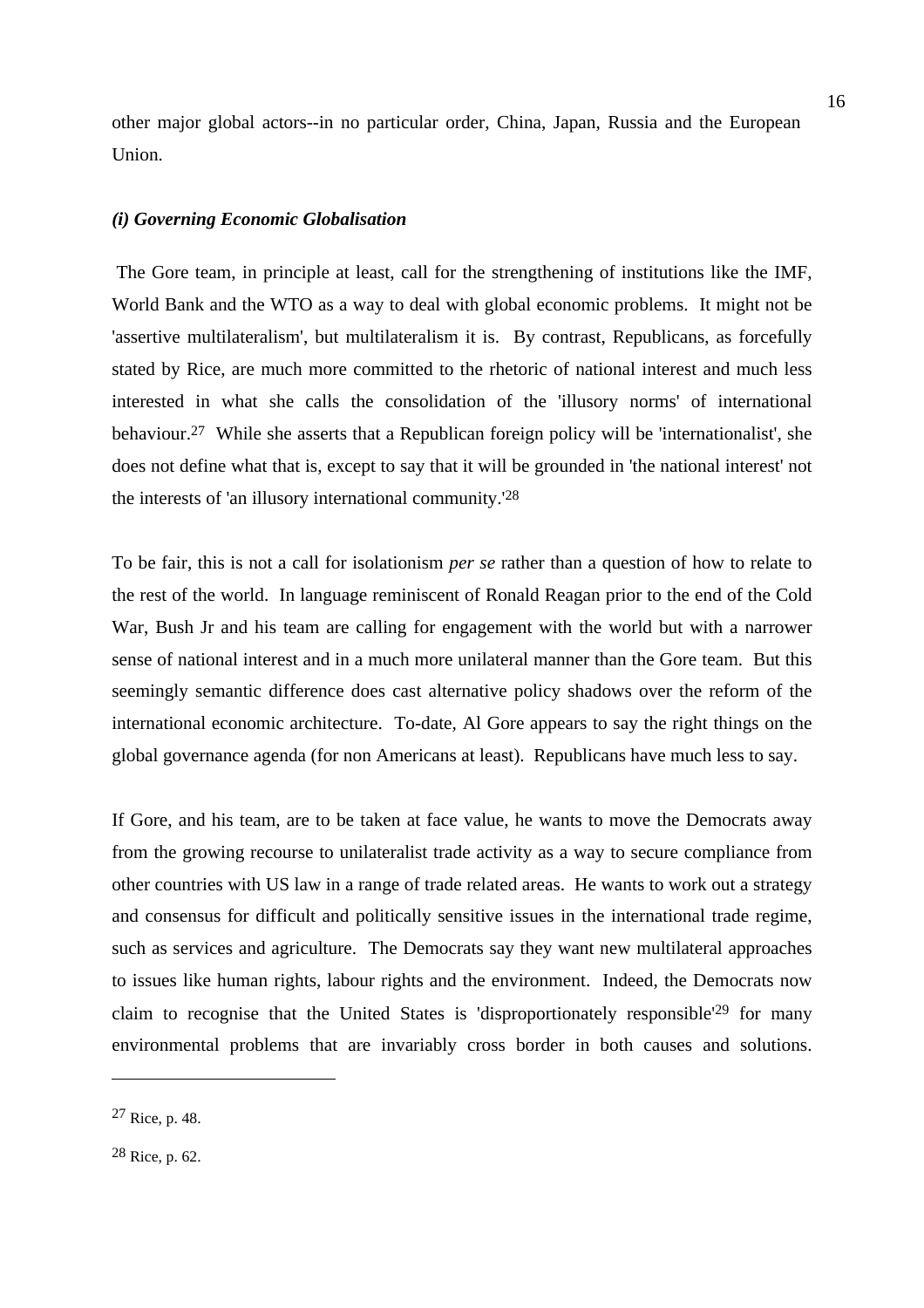Recognising that it is the absence of a multilateral international organisation to deal with environmental problems that has caused the environmental movement to focus its challenge on the WTO, they now identify the need to build an environment-specific regime. Democrats thus advocate a Global Environmental Organisation to head off further damage to trade liberalisation and to enforce environmental agreements along the lines of the Montreal protocol to slow ozone depletion.

Given the changing structural conditions, 'global round' approaches to trade negotiations more generally are seen by Democrats to have largely outlived their usefulness. There are a number of reasons for this. Trade negotiations are more technically complex and the actors involved more numerous and varied in their aims and aspirations. As a consequence trade negotiations 'in the round' are also becoming more difficult for the US to control. But Democrats concede that increased transparency and greater involvement of interested non state actors in these processes are needed if the growing backlash against globalisation is to be mitigated. They are now of the view the WTO as not the proper forum for these issues.

But, not only in the trade domain, also in the financial domain the next Democratic president, as his advisers argue, should 'pledge America's commitment to the World Bank and the IMF, emphazing their importance while recognising the need for further reform'.<sup>30</sup> As in the trade domain, the need to engage civil society and to cope with the volatility of cross border financial flows has become much more pressing, especially in the wake of the financial crises of 1997-8 and the market volatility emerging from the dot.com revolution. Indeed, a specific regime for dealing with the impact of the digital revolution is also mooted.

The real issue for the observer of these Democratic policy pronouncements, of course, is less the appropriateness of such positions--many of which are now deemed to be 'common sense' positions in Europe--as much as the credibility of the Democrats to act in a manner that is consistent with their rhetoric. To this extent at least, Gore is damaged by his association with Clinton; certainly with observers outside of the US if not necessarily with the wider US population. This is not the problem when observing the Republicans who, as yet, have said very little on these key issues.

<sup>29</sup> Cutter, Spero and Tyson, p. 94.

<sup>30</sup> Cutter, Spero and Tyson, p. 94.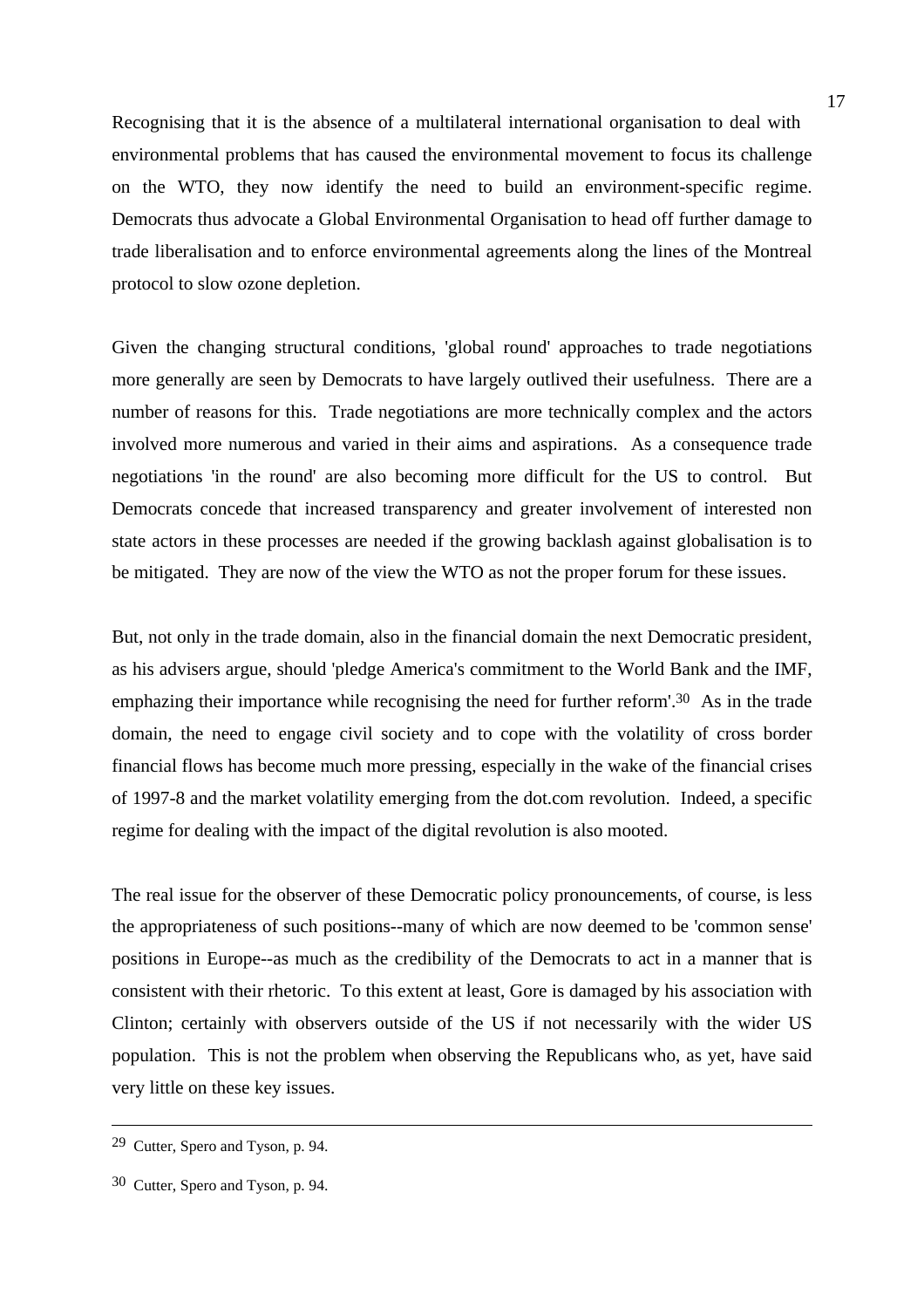For the Republicans there appears to be little more to the current global governance agenda than making the world safe for Merrill Lynch. They are certainly not much interested in advancing a multilateral governance agenda of the type associated with the 'post Washington Consensus.'31 Republican attitudes to the international financial institutions appears to be driven more by unilateral US interest and less by the development of consensual multilateral norms. Even the limited concessions that Democrats now make regarding the contribution of the US to global warming look like major concessions compared to what has been heard from, and what might be expected under, a Republican president cum Texas oilman who, should he win in November, will have come to office pushing cheap energy as a campaign theme.

Moreover, for Republicans global economic reform is tied into to the security agenda in a much tighter way than for the Democrats. Rice demonstrates the strong Republican concern for what she sees as the neglect of the armed forces. There will be a clear priority for major force modernisation under a Republican administration that is not as strongly articulated by the Democrats. Rhetorically, Gore is greener and more institutionalist than Bush; while Bush is more hawkish than Gore. This can be seen in the competing views of the two teams on great power relationships.

#### *(ii) Great Power Relationships*

 $\overline{a}$ 

Republicans will tie the trade agenda to its politico-security agenda with China much more than will the Gore team who have indicated a desire to continue Clinton's policy of constructive engagement but without endorsement of human rights abuses. Unlike Republicans, they would be less inclined to use trade as weapon in this relationship nor try to ban the export of dual use technologies, which they see as pointless and economically self defeating. Unlike the Clinton administration, Rice does not see China as a *status quo power*, but a *great power* with unresolved regional aspirations, especially towards Taiwan and in the South China Sea. Thus, it is as a 'strategic competitor' not as a 'strategic partner' (of Clinton administration language) that the US must deal with China. Republicans, she argues, should

<sup>31</sup> For a discussion see Richard Higgott, 'Economic Globalisation and Global Governance: The Anti Politics of the Post Washington Consensus', United Nations University Project on The United Nations System in the 21st Century, Paris: UNESCO, October 14 1999.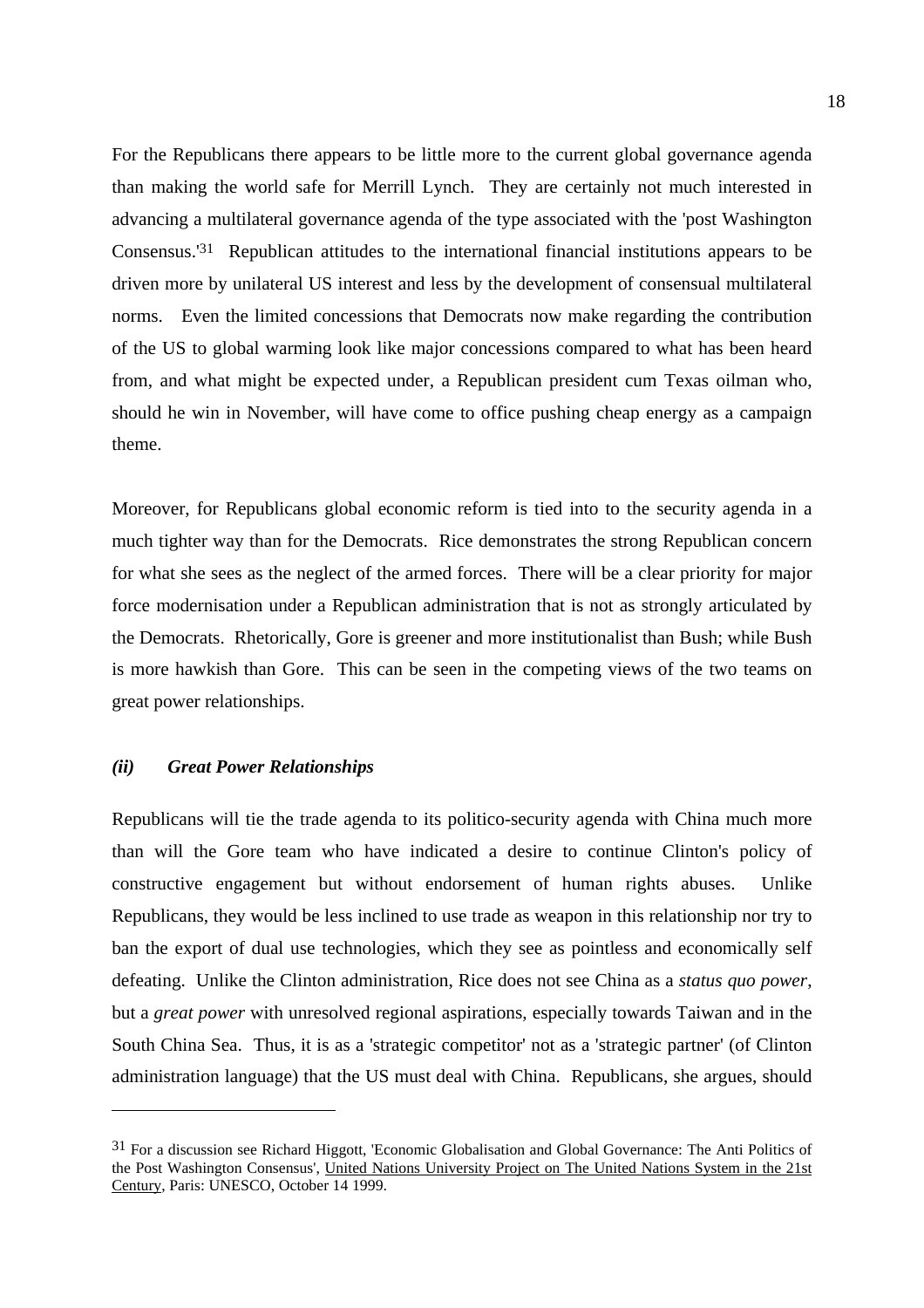see that China does not challenge the status quo, especially over Taiwan.32 Like Democrat's, Republican's will want to assist with (read, *force the pace on*) China's internal economic and political transition. However, if Rice has her way, and Republican rhetoric is underwritten in practice, then the US will 'confront Beijing' when interests collide, certainly more than was the case under Clinton.33

Notwithstanding that Japan is a formal ally rather than a strategic competitor, a similar reading of that relationship may be drawn--basically similar overall bi-partisan strategy but with tactical differences in policy implementation. Democrats argue for shielding the security relationship from commercial tension and treating Japan as a partner in global economic institutional reform as well as just a security ally. High level bilateral dialogue will be consolidated to make provision for airing complaints and avoiding confrontation; and Japan will be encouraged to play a stronger security role in the Asia Pacific. This view is stated more strongly, and with a somewhat different emphasis by Republicans who want much greater burden sharing in the Asia Pacific from Japan, although not necessarily a greater joint leadership role. It is also explicitly stated by Zoellick that a central aim of Japan policy is to deter China.34

In their relations with Russia there is even less to choose between the details of their respective policies. Democrats want to continue constructive engagement in the economic domain but with an emphasis 'wherever possible on multilateral institutions like the IMF'. In the context of a multi faceted policy, the security domain is the most important issue area (Russia is economically too small to destabilise global economy, as the default of 1998 demonstrated). Yet even for the Democrats, controlling Russia's nuclear arsenal 'must remain the central focus of American policy'. 35

If Rice becomes the next secretary of state, the emphasis will be the same but the approach somewhat different. She thinks the US got too involved in Russia's internal problems. 'Lets

<sup>32</sup> Rice, p. 56.

<sup>33</sup> Rice, p. 57.

<sup>34</sup> Zoellick, p. 75.

<sup>35</sup> Cutter, Spero and Tyson, p. 86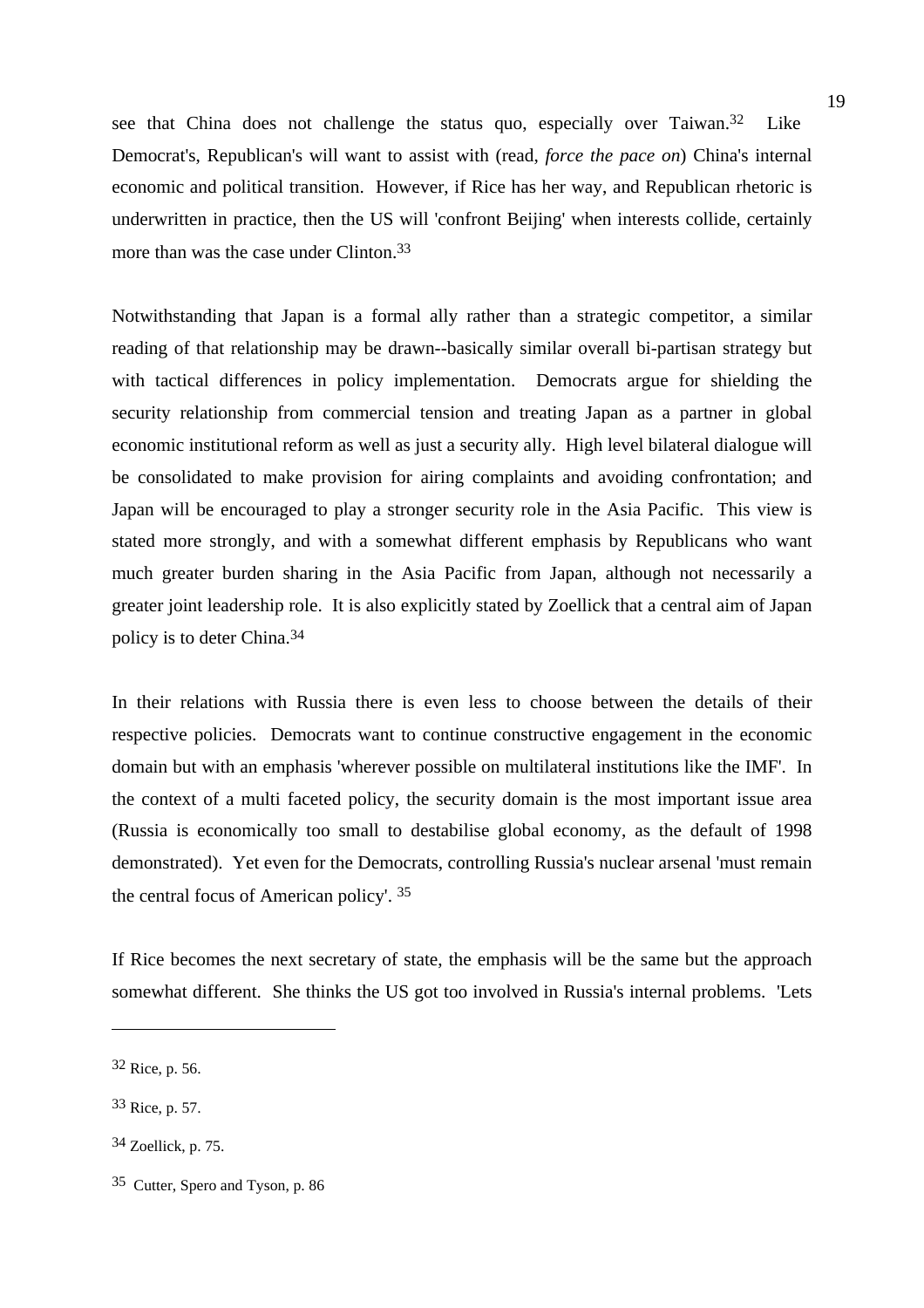... [she says] ... get out of domestic politics and lets get back to state to state great power relationships'.36She is correct to suggest that by failing to grasp the nettle of the domestic corruption surrounding the Yeltsin administration, the US now has a credibility problem both within the USSR and also with the American population. 'Russia Fatigue' is a danger. But it is difficult to believe that she can really be serious about getting out of Russian politics If one thing is certain under conditions of economic globalisation, it is that the divide that once used to define the distinction between domestic and foreign policy no longer exists. The relationship between foreign policy and economic sovereignty is not that simple nowadays.

The enhanced power of the markets (especially the financial ones) at the expense of state authority and the involvement of a range of non state actors (especially multinational corporations) combine to make her desire to separate the 'domestic' from the 'international' wistful at best. Republicans may be critical of what has gone before under the Clinton administration, but it is difficult to believe, should they be in office after November, that there policy will be fundamentally, as opposed to atmospherically, different. In addition, both Republicans and Democrats alike view the election of Vladimir Putin as a double edged sword (in more than one way).

On Europe, both parties recognise the major commonalities of interest that exist between the USA and the EU at the beginning of a new century, but it is clear that there are also significant substantive difference of policy approach in a range of areas. The outcome of the US presidential election will have bearing on a number of these. At a basic political level, a Bush victory will break the link between social democratic (Third Way) Europe and Democratic (Third way) Washington. The passing of 'Blintonism' might be a bad thing for Blairite Labour's trans-Atlantic foreign policy, but, to the extent that it might turn British interests again more towards Europe, it may be a good thing for the longer term 'European project'.

Specific policy areas, such as trade, demonstrate the commonality of the trans-Atlantic interest, yet difference of policy approach exist. US-EU trade and investment, based on trans-Atlantic cooperation in economic, political and security spheres, and which grew strongly during the Cold War, has lost little of its vitality over the last decade. Trans-Atlantic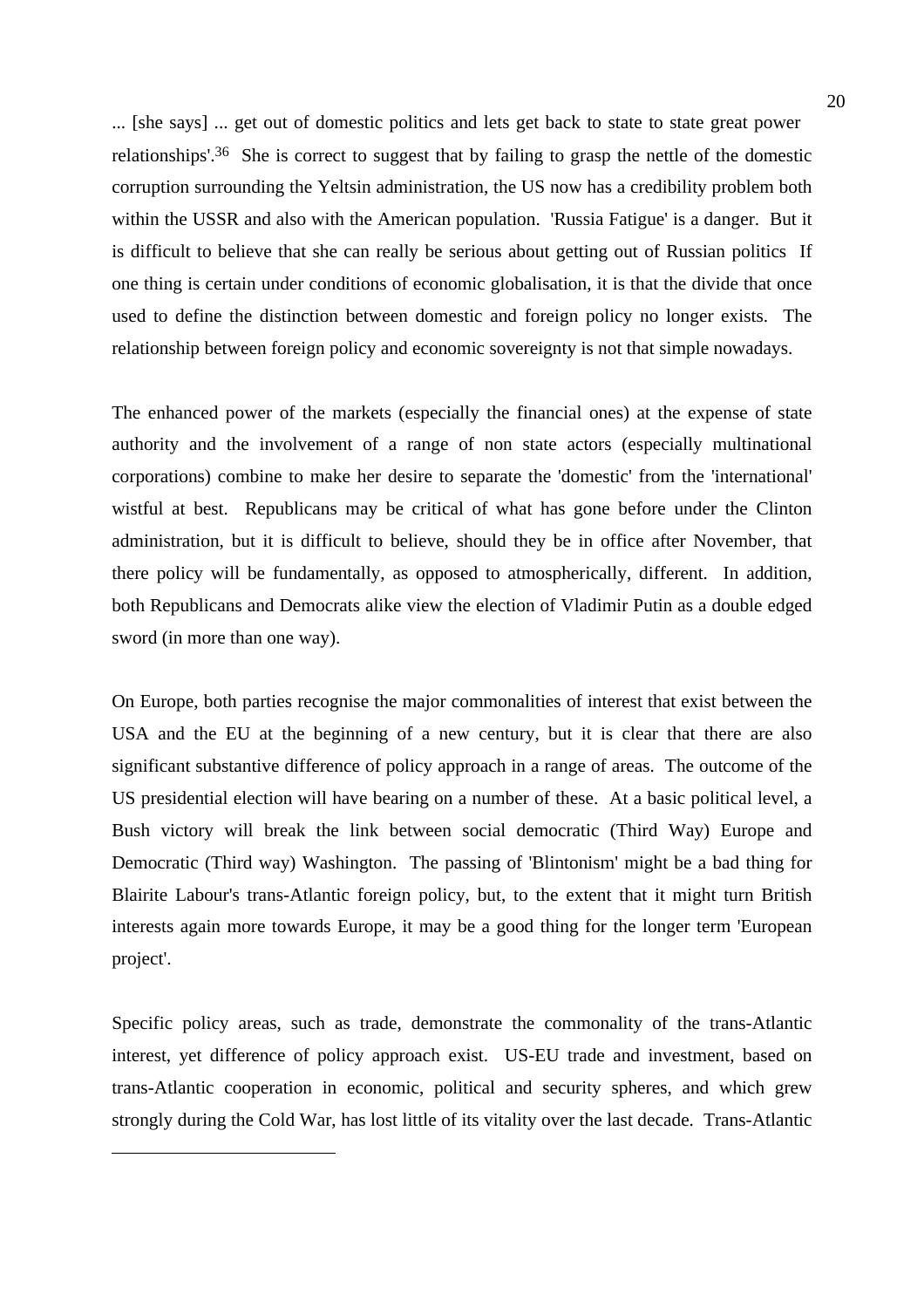trade now accounts for close to 20 percent of each others exports and imports. Yet, policy differences and trade disputes grow; be it over hormone-injected beef, bananas, information technology, GM foods or the US recourse to unilateral extra-territorial economic sanctions, in defiance of a rules based trading system, for political purposes (as with non US firms dealing with Cuba)<sup>37</sup>

While international institutional settings, especially the WTO, have proved useful in resolving past problems, they seem less equipped to deal with current ones. The dispute settlement process at the WTO that were supported by both the US and Europe have turned US-EU disputes into strongly contested (and at times quite bitter) tests for trade rules and struggles for market access. Indeed, the amount of trade at stake is often of less significance than the political rhetoric.38 Whatever the merits of the individual cases, and Europe often drags the chain on responding to WTO rulings, there can be little doubt that the US has attempted to turn the WTO into an instrument of coercive economic diplomacy.

Similar tensions can also be seen at the World Bank and the IMF where growing differences of philosophy between Anglo-American (neo-liberal) and continental European (social democratic) perspectives on economic management came into sharp focus throughout the closing years of the twentieth century. Notwithstanding a common desire to continue the process of global economic liberalisation, this difference is reflected in the competing views of how to deal with those left behind by globalisation. Specifically, there is a sharp philosophical difference over the role of social welfare under conditions of globalisation that prevails in the two systems.39

Similar philosophical difference can be seen in the US desire for a laissez faire approach to the regulation of electronic data, which contrasts sharply with a European preference for the

<sup>36</sup> The Weekend Financial Times, 26-27 February 2000, p. III

<sup>37</sup> It should of course be noted that the Helms Burton Act (passed by a Republican dominated Congress) has only been loosely implemented by the Clinton Administration. For a good discussion of these issues Jonathan Bach, 'US-EU Trade', Foreign Policy in Focus, (Interhemispheric Resource Center and Institute for Policy Studies) 4 (37) 1999, pps 1-3

<sup>38</sup> Tariffs on beef and bananas account for 0.2% of EU-US Trade. Bach, p. 2.

<sup>39</sup> For a discussion of these competing views see Ramesh Mishra, Globalisation and the Welfare State, Cheltenham, Edward Elgar, 1999.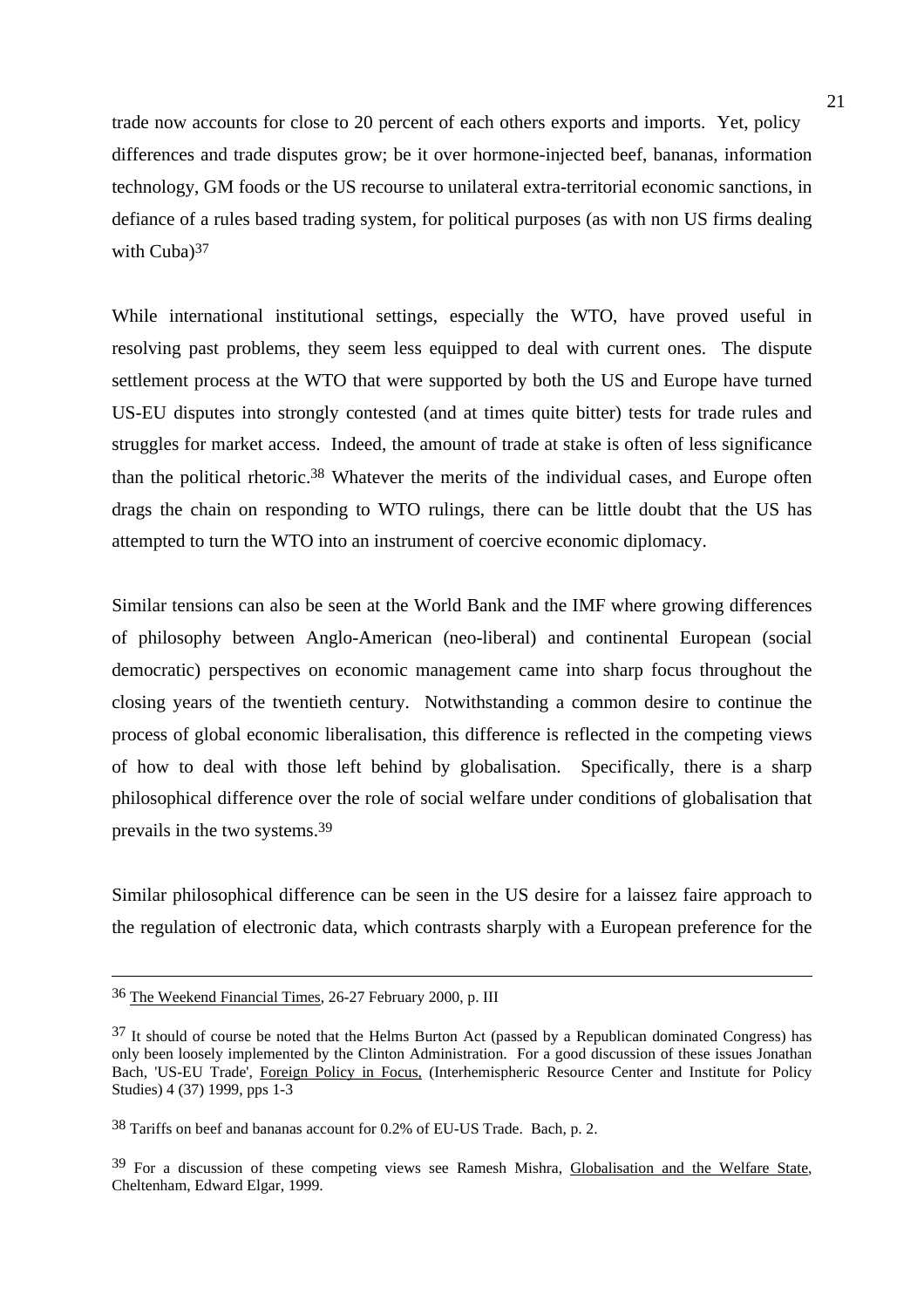protection of privacy. Yet other than platitudes about the importance of the relationship and the need to nurture it, neither Democrats nor Republicans have really spelled out how they propose to deal with Europe on such issues over the period of the next administration. The preceding questions are not trivial, and they are made all the more difficult because they are not simply issue-specific, they are also philosophical-cum-ideological.

A similar dilemma pertains in the security domain. Rice identifies the problem and does so in a manner that differs little from that of Democrats. As she correctly points out, in the absence of a Soviet threat and in the wake of the Kosovo intervention, a redefinition of the trans Atlantic alliance is required. While welcoming its enlargement, NATO, she argues, is in danger of losing its identity and sense of mission.40 Unfortunately Rice, and Democrat analysts alike, apart from asserting US interest in the process, are silent on how this identity and mission is to be regenerated.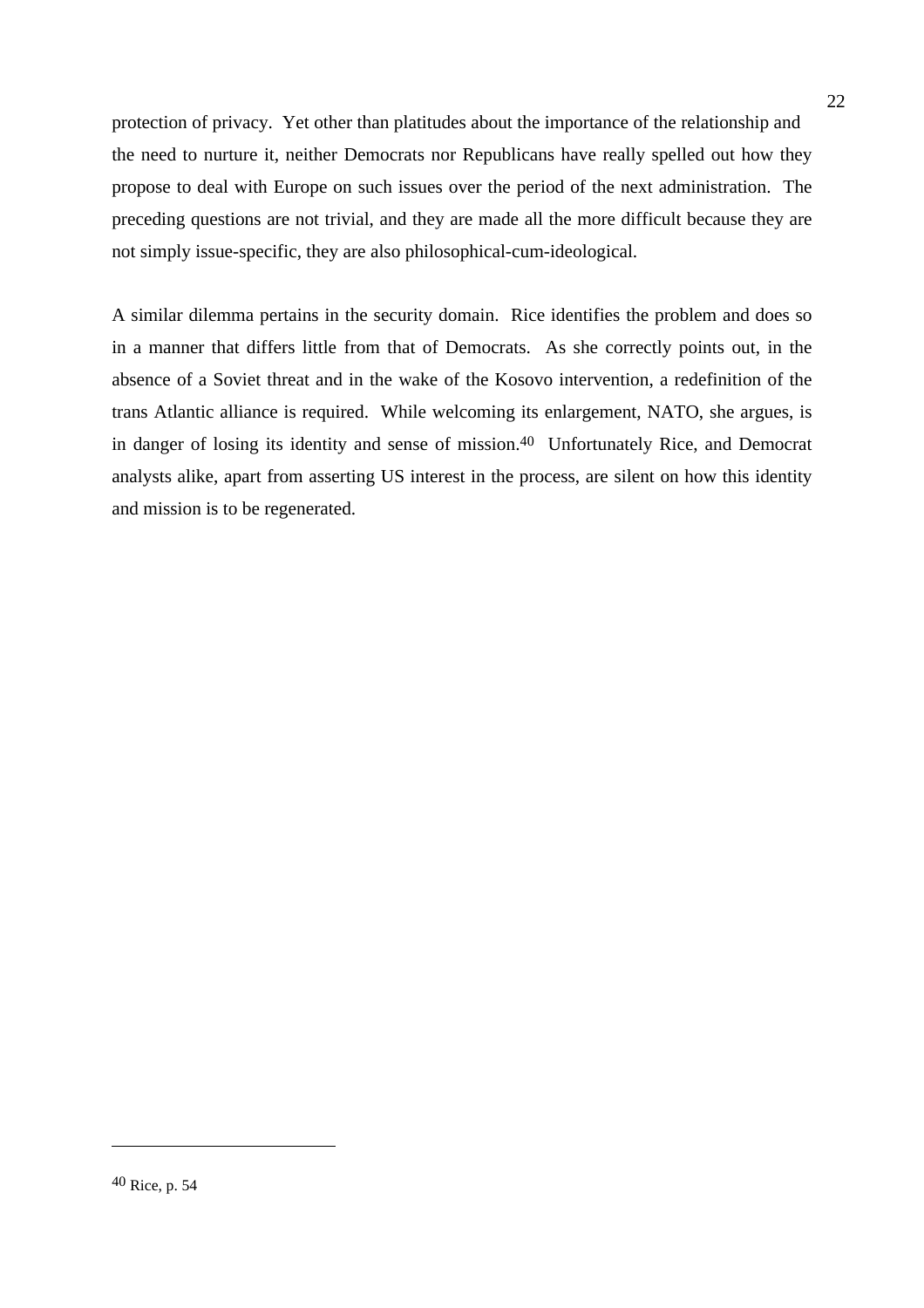## **Conclusion**

 $\overline{a}$ 

This paper has made no attempt to provide a comprehensive review of the US foreign policy agenda. Rather it has attempted to look at the major constraints and opportunities that might face an incoming president inheriting the legacy of the Clinton administration. In so doing, it has addressed big picture, structural questions about the nature of US power in the post Cold War, globalised, era. It has demonstrated the importance of US preponderance in the economic and security 'hard power' domains, but also identified the salience of what Joseph Nye has labelled soft power. This hard power-soft power dichotomy is of considerable analytical utility for any discussion of US foreign policy after November; especially when looked at through Republican lenses.

Nye argued that US soft power works not only bilaterally, but also through its predominance in the international organisations if, but only if, US policy positions are morally based and committed to building a consensus around them. For the moment at least, it seems to be lost on Bush and his team that there is a limit to the utility of hard power in contemporary international, especially institutional, settings. In the context of Cold War disciplines, the use of hard power to influence policy may have been acceptable to most states who saw the US as preferable to the alternative. But what was good for Ronald Reagan in a Cold War context might not be so good for George Bush Jr now. Appeals to the days of the Reagan era might evoke a warm glow amongst contemporary Republican's, but the structural contexts are different. Bullying, in theory and practice, diminishes US soft power. The downside of current US preponderance is that it causes others to wish to balance against it.

While US soft power predominates 'counter balancing' may be avoided. But if other international actors think that the US is resorting too frequently to the use of hard power, especially in the economic domain, this situation may not prevail. Bush's foreign policy prognostications in the run up to the election are every bit as domestically politically instrumental as those the Republicans have rightly criticised Clinton for over the last few years. They offer little comfort to America's international partners As Nye, admittedly from a Democratic perspective, recently opined ' ... it would be a pity if the unilateralist rhetoric of an election year led America to squander its soft power and to feed its enemies.'41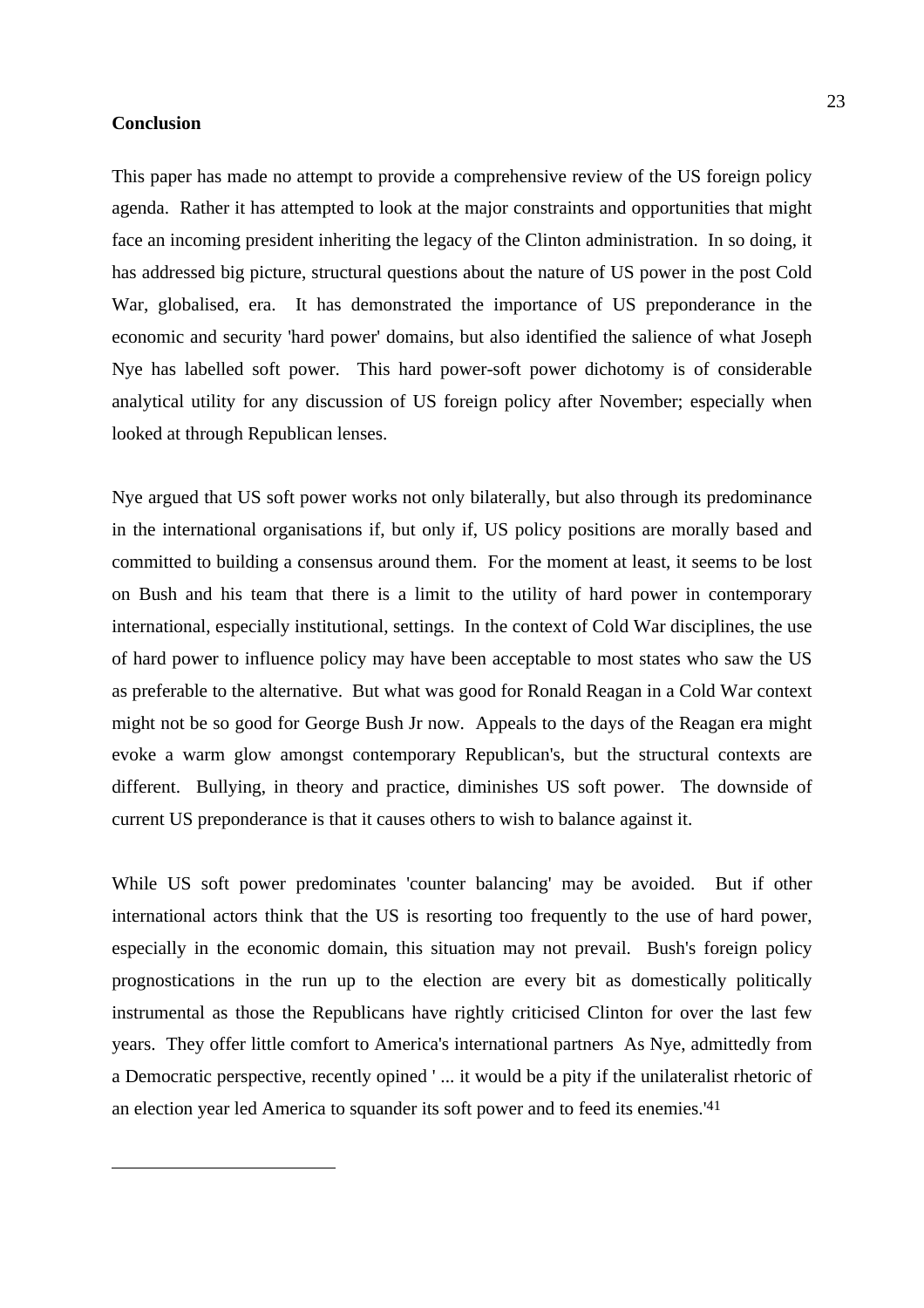More objectively, a recent study from the Institute of Diplomacy at Georgetown University demonstrates how an Administration in a perpetual state of mutual mistrust with Congress has been progressively unable to provide high quality statesmanship and diplomacy on a range of important foreign policy initiatives throughout the 1990s. Not only has the US had a minority Presidency--given the Republican majority in Congress--there has been a marked trend within Congress towards a reduced focus on, and the provision of increasingly constrained resources for, foreign policy matters. Expertise has declined in a number of ways. Notably, over the 1990s, 50 members of the Senate and 353 members of the House were newly elected. The impact of this has been to diminish the expertise and leadership potential of the once important Authorising Committees. Over the decade they have increasingly played second fiddle to the more narrowly, fiscally focused, Appropriating Committees.42

This could be a problem. The first decade after the Cold War was clearly the decade of economic globalisation. Foreign policy, in the more traditional, geopolitical sense is likely to matter more in the second post Cold War decade. For example, stalled peace talks in the Middle East, stalled peace processes in Northern Ireland, the demise of the CTBT and the aborted new MTN Round after Seattle will all ensure the heightened salience of foreign policy questions in American politics after the election.

But all these issue-specific questions are dwarfed by three big, related, and unresolved intellectual-cum-philosophical questions of the post Cold War era: (i) How to accentuate the positive and mitigate the negative effects of the US's unrivalled preponderance? (ii) What to think about the nature of contemporary state sovereignty--the central pillar that has underscored the international system since the Peace of Westphalia (in theoretical terms at least) and that has been brought into question by humanitarian interventions in Kosovo and East Timor? (iii) How to govern globalisation in such a way as to avoid massive polarisation between the haves and haves not of this process? The Clinton era, driven by domestic

<sup>41</sup> Joseph S Nye, 'To Project its Power, America Must Take the Soft Approach' International Herald Tribune. (details required)

<sup>42</sup> The Foreign Policy Struggle: Congress and the Presidency in the 1990s and Beyond, Washington DC: Georgetown University, Institute for the Study of Diplomacy, 2000.